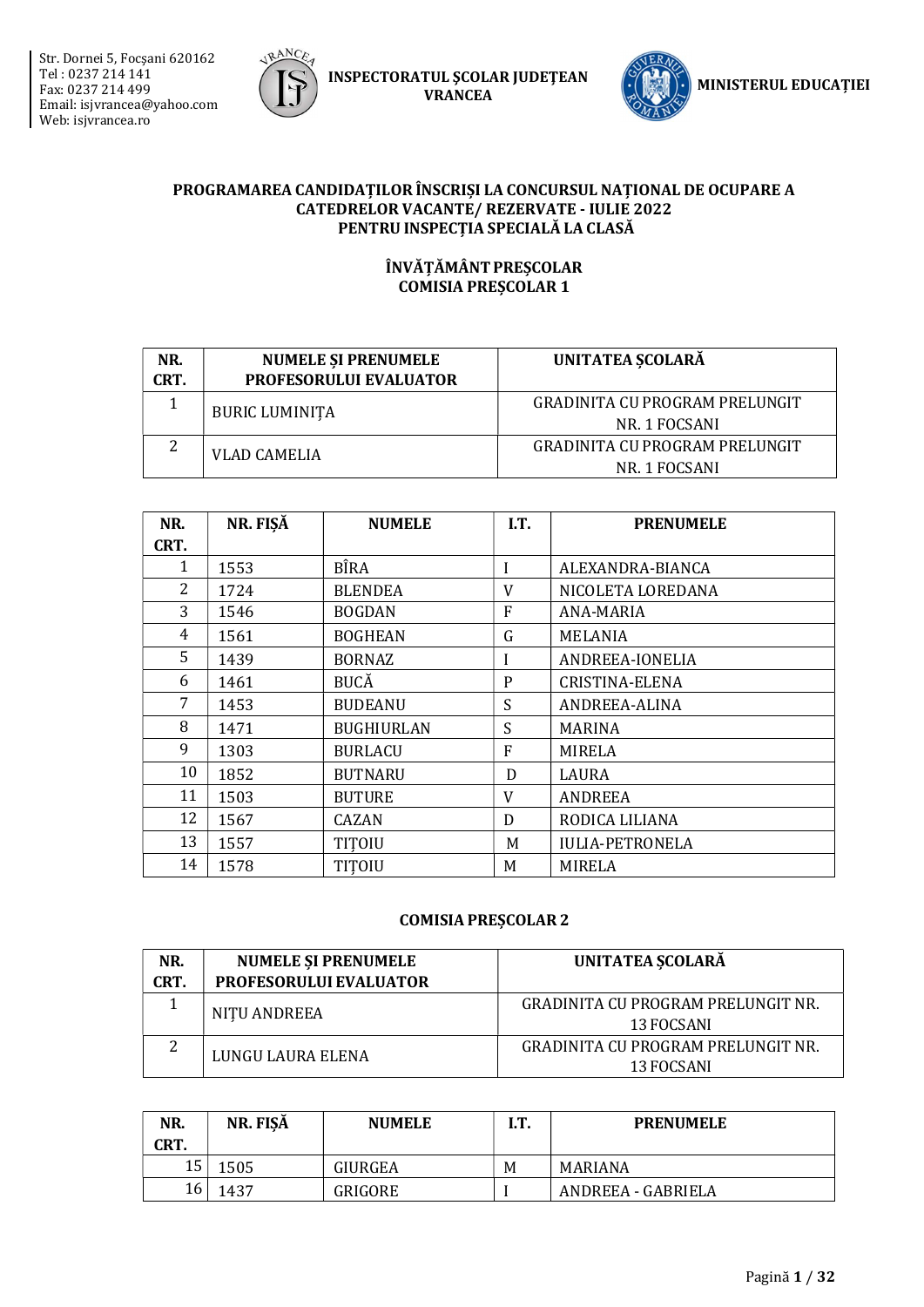



| 17 | 1415 | <b>GROSU</b>   | V  | <b>NICOLETA</b>     |
|----|------|----------------|----|---------------------|
| 18 | 1506 | <b>GURBET</b>  | NI | ADRIANA-GIANINA     |
| 19 | 1441 | <b>HANU</b>    | C  | FLORINDA ANDREA     |
| 20 | 1417 | HOLBAN         | N  | MARIA-LOREDANA      |
| 21 | 1423 | HURMUZ         | DS | ANDRADA-BIANCA      |
| 22 | 1435 | ICHIM          |    | <b>EMILIA</b>       |
| 23 | 1504 | <b>ION</b>     |    | <b>ANDREEA</b>      |
| 24 | 1511 | <b>IONESCU</b> | M  | RAFFAELLA-MARINELLA |
| 25 | 1521 | <b>IOSIF</b>   | D  | ANCA                |

#### COMISIA PREȘCOLAR 3

| NR.<br>CRT. | <b>NUMELE ȘI PRENUMELE</b><br>PROFESORULUI EVALUATOR | UNITATEA SCOLARĂ                                 |
|-------------|------------------------------------------------------|--------------------------------------------------|
|             | ANTON ALEXANDRINA                                    | GRĂDINIȚA CU PROGRAM PRELUNGIT<br>NR. 16 FOCSANI |
| ົາ          | DÎRDALĂ NICOLETA                                     | GRĂDINIȚA CU PROGRAM PRELUNGIT<br>NR. 16 FOCSANI |

| NR.  | NR. FIŞĂ | <b>NUMELE</b>  | I.T.      | <b>PRENUMELE</b>      |
|------|----------|----------------|-----------|-----------------------|
| CRT. |          |                |           |                       |
| 26   | 1426     | MUSCALU        | I.        | ALEXANDRA             |
| 27   | 1468     | <b>MUSCALU</b> | C         | <b>ROXANA</b>         |
| 28   | 1714     | NEGOIȚĂ        | D.        | MIHAELA MONICA        |
| 29   | 1466     | <b>NICU</b>    | Ş         | <b>NICOLETA</b>       |
| 30   | 1795     | <b>NOAPTES</b> | T         | FĂNUTA                |
| 31   | 1555     | <b>OCHEAN</b>  | I         | VASILICA-IULIANA      |
| 32   | 1667     | <b>PAMFILE</b> | D         | <b>NICOLETA</b>       |
| 33   | 1879     | PANAGHIOIU     | V         | <b>CRISTINA</b>       |
| 34   | 1493     | <b>PANAIT</b>  | <b>CE</b> | <b>GEORGIANA-DANA</b> |
| 35   | 1752     | <b>PAUN</b>    | V         | <b>VIOLETA</b>        |
| 36   | 1433     | PĂTRASCU       | S         | MĂDĂLINA-CRISTINA     |
| 37   | 1420     | PĂTRAȘC        | I         | <b>CRISTINA</b>       |
| 38   | 1414     | PĂTRASCU       | V         | ALEXANDRA-LĂCRĂMIOARA |

| NR.  | <b>NUMELE ȘI PRENUMELE</b> | UNITATEA SCOLARĂ                          |
|------|----------------------------|-------------------------------------------|
| CRT. | PROFESORULUI EVALUATOR     |                                           |
|      | PRISTAVU VIORICA           | GRADINITA CU PROGRAM PRELUNGIT NR.        |
|      |                            | 23                                        |
|      |                            | <b>FOCSANI</b>                            |
| 2    | SOMÎTCĂ RODICA             | <b>GRADINITA CU PROGRAM PRELUNGIT NR.</b> |
|      |                            | 23                                        |
|      |                            | <b>FOCSANI</b>                            |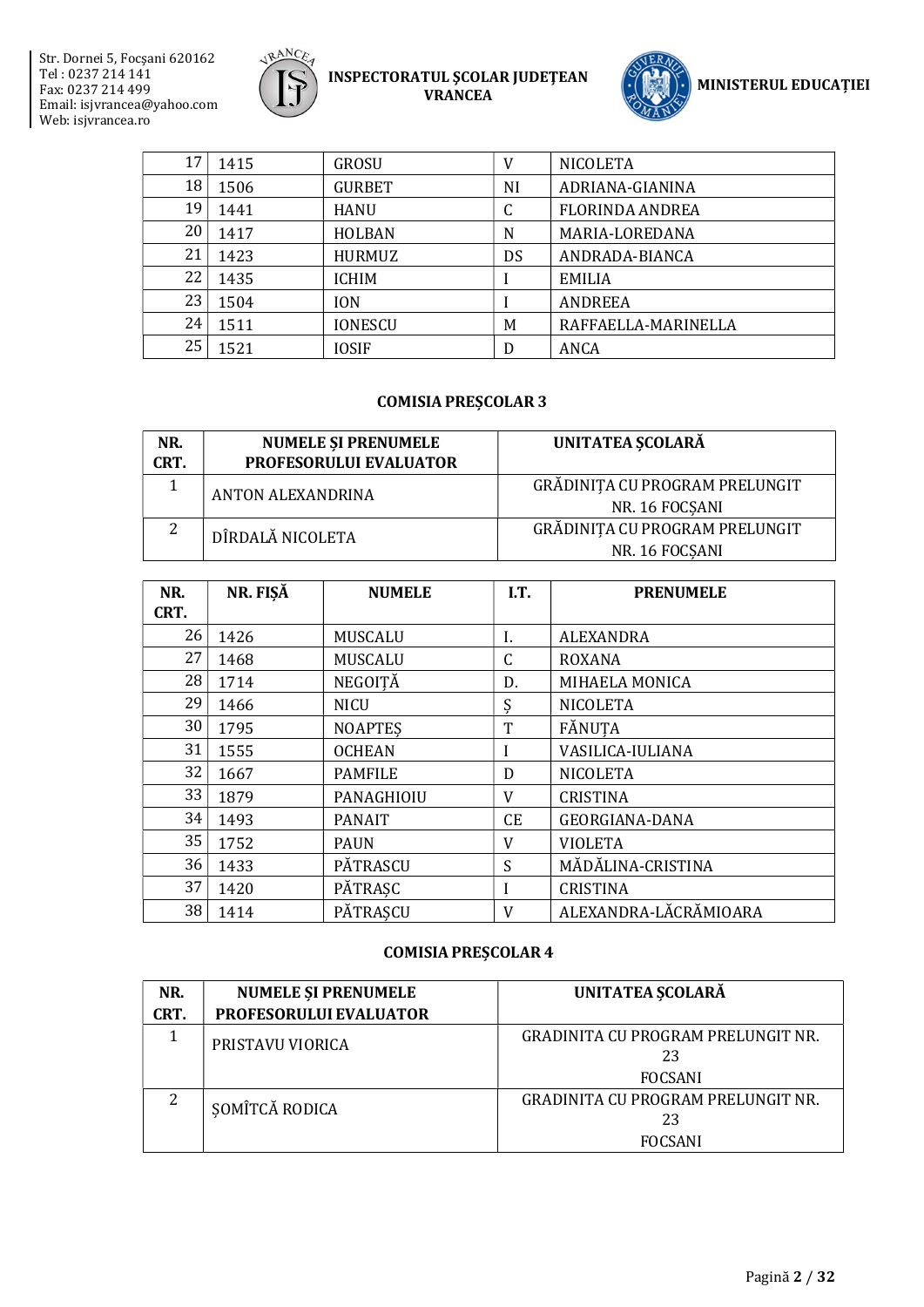



| NR.  | NR. FIŞĂ | <b>NUMELE</b> | I.T.         | <b>PRENUMELE</b>      |
|------|----------|---------------|--------------|-----------------------|
| CRT. |          |               |              |                       |
| 39   | 1431     | <b>REPEDE</b> | N            | LAVINIA-MĂDĂLINA      |
| 40   | 1442     | SĂVESCU       | P            | CĂTĂLINA-CAMELIA      |
| 41   | 1481     | SĂVESCU       | R            | ELENA ANDREEA         |
| 42   | 1469     | SBÎRCIOG      | C            | <b>CRISTINA CRINA</b> |
| 43   | 1398     | <b>SERBAN</b> | $\mathsf C$  | <b>ANA MARIA</b>      |
| 44   | 1475     | SIMION-MATEI  |              | <b>NICOLETA</b>       |
| 45   | 1302     | <b>SIRBU</b>  | G            | <b>CAMELIA</b>        |
| 46   | 1712     | <b>SMADA</b>  | F            | <b>MIHAELA</b>        |
| 47   | 1443     | SOCAS         | $\mathsf{C}$ | <b>ALINA</b>          |
| 48   | 1575     | SOLOMON       |              | MARIANA-ELENA         |
| 49   | 1429     | SPÎNU         | R            | NASTASSIA-ANDREEA     |
| 50   | 1512     | <b>STAICU</b> | C            | <b>GIANINA</b>        |

# COMISIA PREȘCOLAR 5

| NR.<br>CRT. | <b>NUMELE ȘI PRENUMELE</b><br><b>PROFESORULUI EVALUATOR</b> | UNITATEA SCOLARĂ                      |
|-------------|-------------------------------------------------------------|---------------------------------------|
|             | DUMITRACHE IONICA                                           | <b>GRADINITA CU PROGRAM PRELUNGIT</b> |
|             |                                                             | NR <sub>17</sub> FOCSANI              |
| ∠           | <b>BANES ELENA DANIELA</b>                                  | GRADINITA CU PROGRAM PRELUNGIT        |
|             |                                                             | NR. 17 FOCSANI                        |

| NR.  | NR. FIŞĂ | <b>NUMELE</b>    | I.T. | <b>PRENUMELE</b>   |
|------|----------|------------------|------|--------------------|
| CRT. |          |                  |      |                    |
| 51   | 1418     | ADAM             | Z    | <b>MARINELA</b>    |
| 52   | 1496     | <b>AFTIM</b>     | IT   | ANCA GABRIELA      |
| 53   | 1510     | <b>ALEXANDRU</b> |      | LILIANA ELENA      |
| 54   | 1421     | <b>ALEXE</b>     | F    | LARISA             |
| 55   | 1452     | ANDRONACHE       | CG   | RAMONA - MARIA     |
| 56   | 1853     | ANDRONIC         | ı    | <b>VASILICA</b>    |
| 57   | 1501     | ANICA            | G    | MĂDĂLINA ALEXANDRA |
| 58   | 1491     | APĂRECE          | D    | <b>CARMEN</b>      |
| 59   | 1689     | ARGHIROIU        | M    | COSMINA            |
| 60   | 1691     | <b>BACIU</b>     | N    | RALUCA-GEORGIANA   |

| NR.  | <b>NUMELE ȘI PRENUMELE</b> | UNITATEA ȘCOLARĂ                      |
|------|----------------------------|---------------------------------------|
| CRT. | PROFESORULUI EVALUATOR     |                                       |
|      | DOGARU MIHAELA             | <b>GRADINITA CU PROGRAM PRELUNGIT</b> |
|      |                            | NR. 18 FOCSANI                        |
| っ    | DIMA DOINA                 | <b>GRADINITA CU PROGRAM PRELUNGIT</b> |
|      |                            | NR. 18 FOCSANI                        |
| 3    | <b>AVRAM LOREDANA</b>      | <b>GRADINITA CU PROGRAM PRELUNGIT</b> |
|      |                            | NR. 18 FOCSANI                        |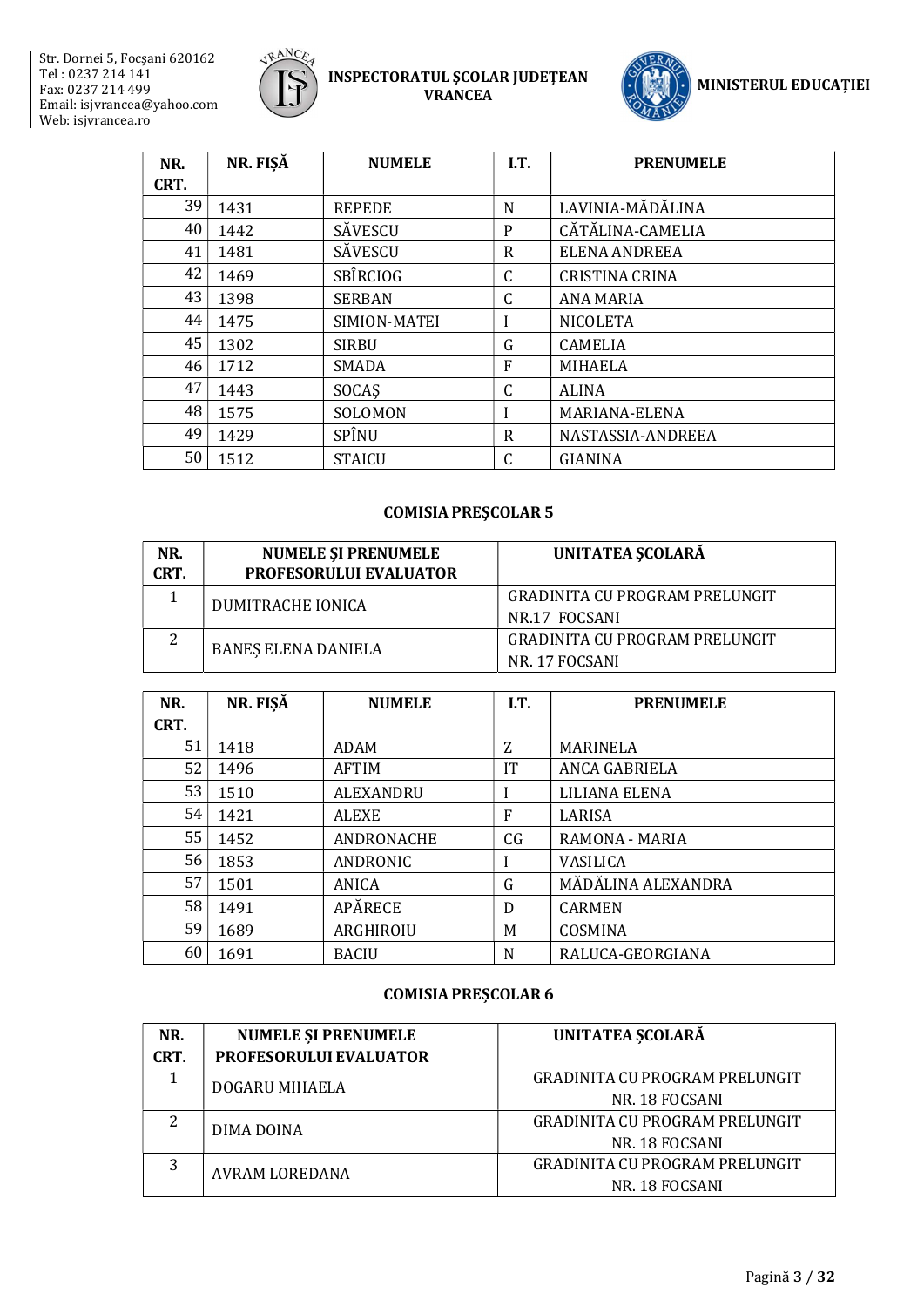



| 4 | CIORĂSTEANU MARIANA | GRADINITA CU PROGRAM PRELUNGIT        |  |  |
|---|---------------------|---------------------------------------|--|--|
|   |                     | NR. 18 FOCSANI                        |  |  |
|   | SÎRBU SILVANA       | <b>GRADINITA CU PROGRAM PRELUNGIT</b> |  |  |
|   |                     | NR. 18 FOCSANI                        |  |  |

| NR.  | NR. FIŞĂ | <b>NUMELE</b>  | I.T.         | <b>PRENUMELE</b>       |
|------|----------|----------------|--------------|------------------------|
| CRT. |          |                |              |                        |
| 61   | 1569     | BASARÂM        | V            | <b>OANA-VALENTINA</b>  |
| 62   | 1687     | BĂRBIERU       | I            | LOREDANA CRISTINA      |
| 63   | 1527     | <b>BĂRUȘ</b>   | A            | CĂTĂLINA VIOLETA       |
| 64   | 1855     | <b>BECHEA</b>  | V            | <b>DANA DIANA</b>      |
| 65   | 1422     | <b>BITEANU</b> | S            | <b>CORINA SIMONA</b>   |
| 66   | 1424     | COCIOABA       | M            | <b>PETRUTA</b>         |
| 67   | 1580     | <b>COSTEA</b>  | $\mathbf{P}$ | <b>IULIANA PETRUTA</b> |
| 68   | 1304     | <b>IVAN</b>    | N            | CRISTINA DANIELA       |
| 69   | 1795     | <b>NOAPTES</b> | T            | FĂNUTA                 |
| 70   | 1616     | <b>PETREA</b>  | C            | MADALINA-ELENA         |
| 71   | 1489     | PLEŞCAN        | G            | <b>ALINA</b>           |
| 72   | 1830     | <b>PODOSU</b>  | G            | <b>IONELA-CRISTINA</b> |
| 73   | 1547     | <b>POPA</b>    | LD           | STEFANIA-FLORENTINA    |
| 74   | 1480     | <b>POPESCU</b> | N            | MARIA                  |
| 75   | 1581     | <b>POPESCU</b> | C            | <b>OFELIA</b>          |
| 76   | 1582     | <b>PUFLEA</b>  | D            | CĂTĂLINA               |
| 77   | 1476     | RĂDUȚĂ         | G            | ANDREEA-MĂDĂLINA       |
| 78   | 1562     | <b>SEREDA</b>  | A            | <b>GABRIELA</b>        |
| 79   | 1456     | <b>SFETAN</b>  | G            | MARIANA-RALUCA         |
| 80   | 1444     | VRINCEANU      | $\mathbf{P}$ | <b>NICOLETA</b>        |
| 81   | 1438     | VRÎNCEANU      | M            | <b>CRISTINA</b>        |
| 82   | 1563     | ZABRAUTANU     | Ī            | <b>IONICA</b>          |
| 83   | 1490     | ZAINEA         | G            | <b>FLORENTINA</b>      |

| NR.  | <b>NUMELE ȘI PRENUMELE</b> | UNITATEA SCOLARĂ                      |  |  |
|------|----------------------------|---------------------------------------|--|--|
| CRT. | PROFESORULUI EVALUATOR     |                                       |  |  |
|      | <b>ISAC VASILICA</b>       | <b>GRADINITA CU PROGRAM PRELUNGIT</b> |  |  |
|      |                            | NR. 2 FOCSANI                         |  |  |
| 2    | <b>OANĂ FLORENTINA</b>     | GRADINITA CU PROGRAM PRELUNGIT        |  |  |
|      |                            | NR. 2 FOCSANI                         |  |  |
| 3    | <b>SERBAN MARIANA</b>      | <b>GRADINITA CU PROGRAM PRELUNGIT</b> |  |  |
|      |                            | NR. 2 FOCSANI                         |  |  |
| 4    | <b>CIOBOTARU ANAMARIA</b>  | <b>GRADINITA CU PROGRAM PRELUNGIT</b> |  |  |
|      |                            | NR. 2 FOCSANI                         |  |  |

| NR.           | <b>FISA</b><br>NR. | <b>NUMELE</b> | . .<br>. | <b>PRENUMELE</b> |
|---------------|--------------------|---------------|----------|------------------|
| ono<br>un i i |                    |               |          |                  |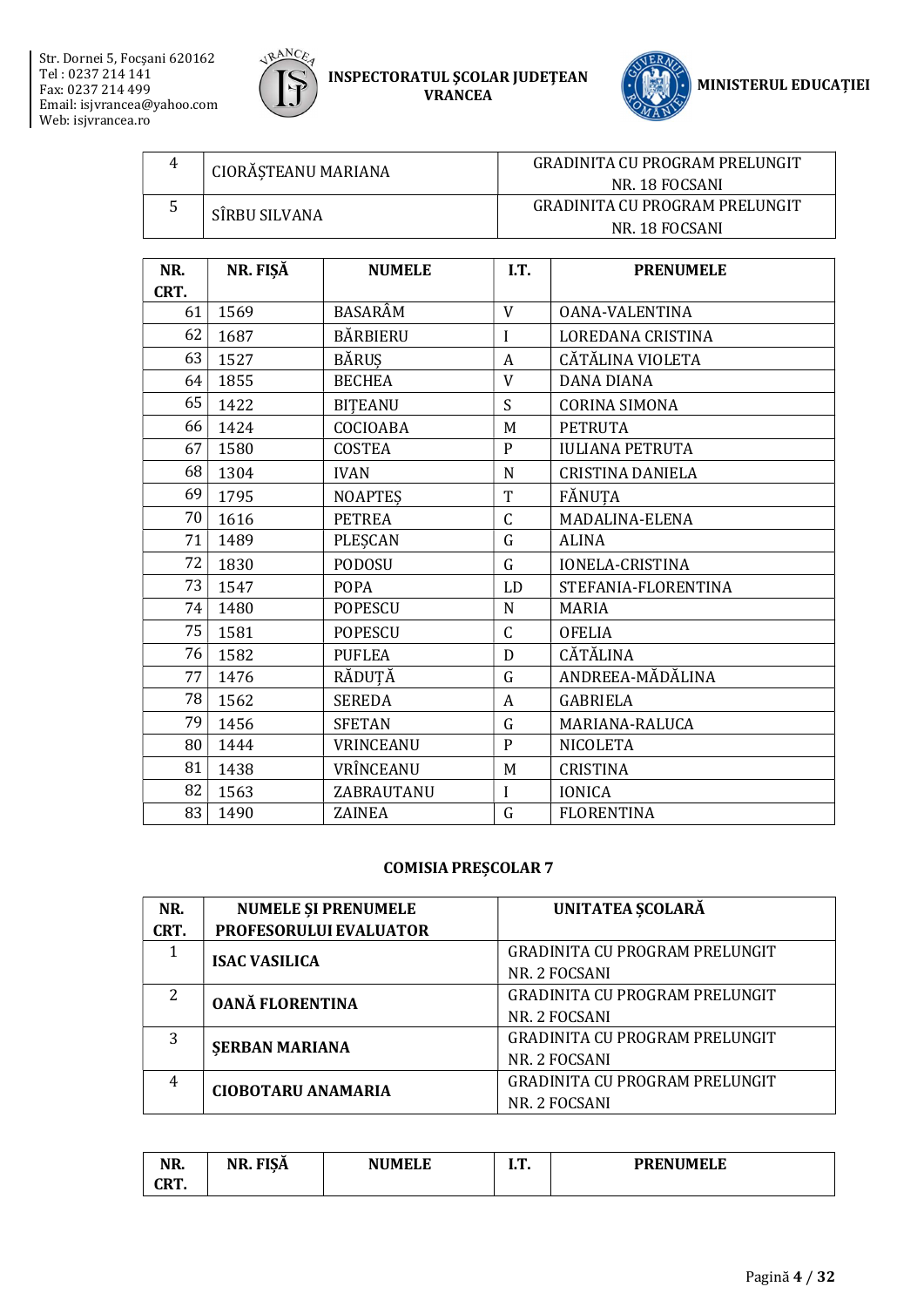



| 84  | 1638 | CĂRĂUȘU          | A            | COSMINA-LARISA         |
|-----|------|------------------|--------------|------------------------|
| 85  | 1460 | CĂTĂNOIU         | I            | <b>ANDREEA VIOLETA</b> |
| 86  | 1445 | CERGUTĂ          | I            | SIMONA-TEODORA         |
| 87  | 1777 | <b>CHIPER</b>    | $\mathbf{P}$ | <b>FLORENTINA</b>      |
| 88  | 1474 | <b>CHIRIAC</b>   | C            | ELENA-VIOLETA          |
| 89  | 1434 | CIOCĂNEL         | I            | <b>SARA DENISE</b>     |
| 90  | 1558 | <b>CIURCIMEL</b> | D            | <b>ALINA-VALENTIN</b>  |
| 91  | 1759 | CIUTĂ            | V            | <b>CAMELIA</b>         |
| 92  | 1722 | <b>CLINCESCU</b> | G            | ANDREEA-MARIA          |
| 93  | 1551 | COROZANU         | I            | LUMINIȚA GEORGIANA     |
| 94  | 1579 | COSTĂCHIOIU      | A            | ALEXANDRA-IONELA       |
| 95  | 1566 | COVACI           | N            | <b>DENISA ELENA</b>    |
| 96  | 1554 | <b>CRACIUN</b>   | C            | <b>MIRELA CARMEN</b>   |
| 97  | 1458 | <b>CRISTIAN</b>  | N            | <b>NELA</b>            |
| 98  | 1573 | <b>DAMIAN</b>    | I            | MĂDĂLINA-MONICA        |
| 99  | 1462 | <b>NICOLAE</b>   | $\mathsf{C}$ | <b>ELENA</b>           |
| 100 | 1509 | TANDĂRĂ          | GH           | SIMONA-ELENA           |
| 101 | 1465 | <b>VELISAR</b>   | V.0          | <b>ANDREEA</b>         |
| 102 | 1428 | <b>VLAD</b>      | S            | MĂDĂLINA-ADRIANA       |
| 103 | 1565 | VLĂSCEANU        | V            | <b>IULIANA - SONIA</b> |
| 104 | 1316 | VOICU            | I            | <b>RAMONA</b>          |

| NR.<br>CRT. | <b>NUMELE SI PRENUMELE</b><br><b>PROFESORULUI EVALUATOR</b> | UNITATEA SCOLARĂ                      |  |  |
|-------------|-------------------------------------------------------------|---------------------------------------|--|--|
|             | MILEA IULIANA                                               | <b>GRADINITA CU PROGRAM PRELUNGIT</b> |  |  |
|             |                                                             | NR. 7 FOCSANI                         |  |  |
| 2           | CĂLIMAN LUMINITA                                            | GRADINITA CU PROGRAM PRELUNGIT        |  |  |
|             |                                                             | NR. 7 FOCSANI                         |  |  |

| NR.<br>CRT. | NR. FISĂ | <b>NUMELE</b>    | I.T. | <b>PRENUMELE</b>        |
|-------------|----------|------------------|------|-------------------------|
|             |          |                  |      |                         |
| 105         | 1448     | <b>DRAGOMIR</b>  | V    | <b>CRISTINA</b>         |
| 106         | 1487     | <b>DUSA</b>      | N    | NICOLETA-GEORGIANA      |
| 107         | 1642     | <b>ENACHE</b>    | V    | <b>GABRIELA MIHAELA</b> |
| 108         | 1432     | <b>ENE</b>       | G    | <b>RAMONA</b>           |
| 119         | 1574     | <b>EPURE</b>     | N    | <b>IULIANA</b>          |
| 110         | 1665     | <b>FOTACHE</b>   | G    | <b>DANIELA</b>          |
| 111         | 1611     | <b>FRUNZOIU</b>  |      | <b>IULIA</b>            |
| 112         | 1419     | GAVRILĂ          | G    | MIRELA-GEORGIANA        |
| 113         | 1515     | <b>GHEORGHIU</b> |      | <b>MARIANA</b>          |
| 114         | 1529     | <b>GHINEA</b>    | S    | LISA-BELLA-CARMINA      |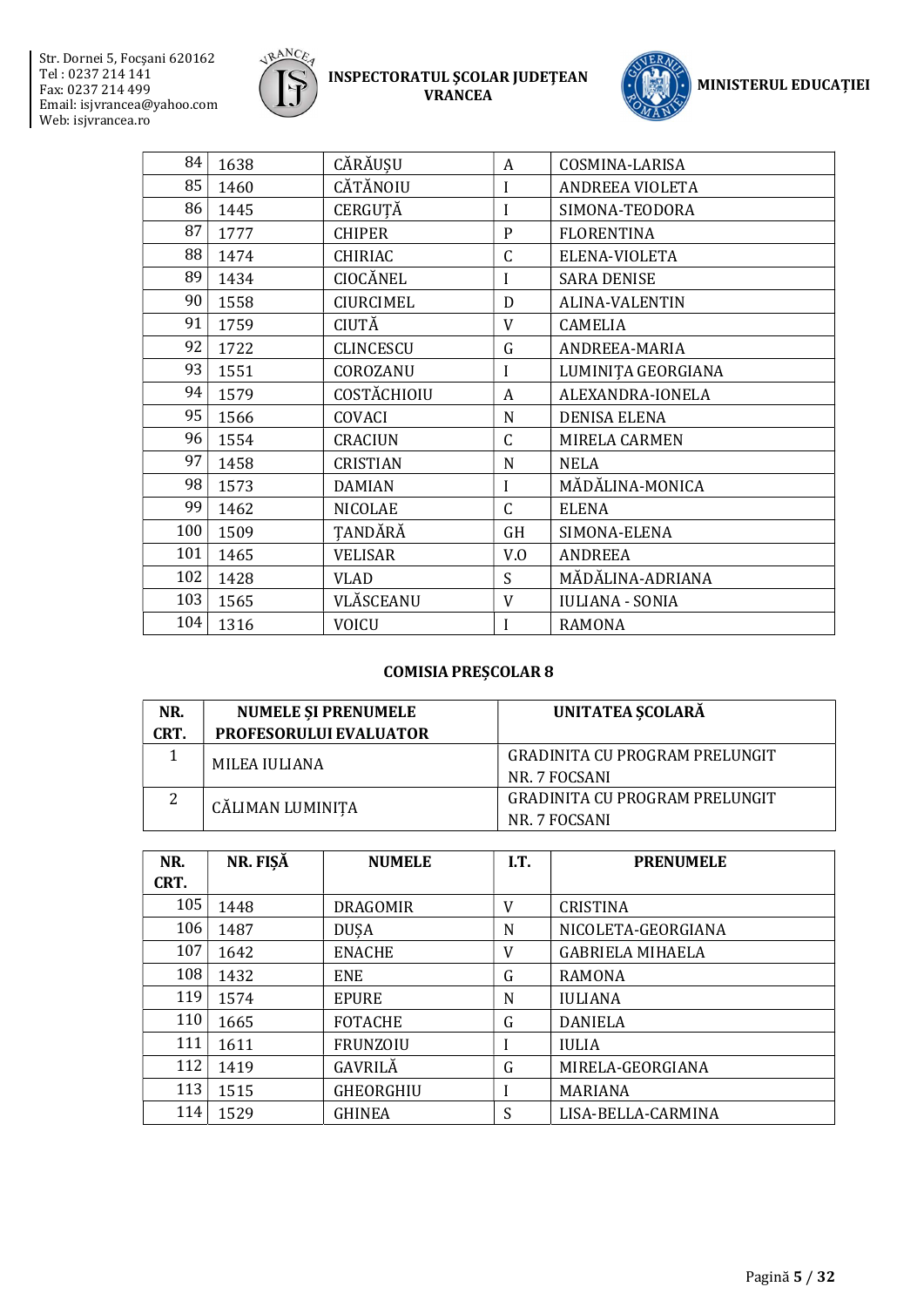



#### **COMISIA PRESCOLAR 9**

| NR.  | <b>NUMELE ȘI PRENUMELE</b> | UNITATEA SCOLARĂ                      |  |  |
|------|----------------------------|---------------------------------------|--|--|
| CRT. | PROFESORULUI EVALUATOR     |                                       |  |  |
|      | <b>BADIU IULIANA</b>       | <b>GRADINITA CU PROGRAM PRELUNGIT</b> |  |  |
|      |                            | NR. 15 FOCSANI                        |  |  |
| 2    | MIHAI OANĂ CAMELIA         | <b>GRADINITA CU PROGRAM PRELUNGIT</b> |  |  |
|      |                            | NR. 15 FOCSANI                        |  |  |
| 3    | NOROCEA GINA               | <b>GRADINITA CU PROGRAM PRELUNGIT</b> |  |  |
|      |                            | NR. 15 FOCSANI                        |  |  |
| 4    | <b>BARBĂLATĂ CLAUDIA</b>   | <b>GRADINITA CU PROGRAM PRELUNGIT</b> |  |  |
|      |                            | NR. 15 FOCSANI                        |  |  |

| NR.  | NR. FIŞĂ | <b>NUMELE</b>    | I.T.         | <b>PRENUMELE</b>      |
|------|----------|------------------|--------------|-----------------------|
| CRT. |          |                  |              |                       |
| 115  | 1763     | <b>IRIMIA</b>    | I            | <b>OANA ADRIANA</b>   |
| 116  | 1485     | IRIMIA (GHERMAN) | $\mathbf{F}$ | ZAMFIRICA             |
| 117  | 1486     | <b>ISTRATE</b>   | A            | ANDRA-MĂDĂLINA        |
| 118  | 1497     | <b>JERNEA</b>    | M            | <b>GEORGIANA</b>      |
| 119  | 1351     | <b>LECHEA</b>    | V            | <b>MIHAELA</b>        |
| 120  | 1660     | LEICA            | AP           | ALEXANDRA MIHAELA     |
| 121  | 1623     | LEPĂDATU         | D            | <b>ANA MARIA</b>      |
| 122  | 1324     | <b>LUPU</b>      | C            | ANISOARA              |
| 123  | 1609     | MACOVEI          | N            | <b>OANA - ANDREEA</b> |
| 124  | 1552     | <b>MANAILA</b>   | I            | <b>CLAUDICA</b>       |
| 125  | 1459     | MARCU            | N            | SILVIA IONELIA        |
| 126  | 1572     | MARE             | I            | <b>CRINA</b>          |
| 127  | 1657     | <b>MIRODONE</b>  | $\mathsf{C}$ | <b>ADRIANA</b>        |
| 128  | 1467     | <b>MOCANU</b>    | T            | NICOLETA-LUIZA        |
| 129  | 1495     | <b>MOCANU</b>    | D            | <b>CECILIA</b>        |
| 130  | 1859     | <b>MOCANU</b>    | I            | <b>MARIA</b>          |
| 131  | 1753     | SAGAU            | M            | <b>ELENA</b>          |
| 132  | 1479     | <b>SERBAN</b>    | $\mathsf{C}$ | <b>ELENA</b>          |
| 133  | 1524     | <b>STEFAN</b>    | G            | DIANA-ALEXANDRA       |
| 134  | 1550     | TĂBĂCARU         | $\mathsf{C}$ | <b>MIHAELA</b>        |

| NR.    | <b>NUMELE ȘI PRENUMELE</b> | <b>UNITATEA SCOLARĂ</b>               |  |  |
|--------|----------------------------|---------------------------------------|--|--|
| CRT.   | PROFESORULUI EVALUATOR     |                                       |  |  |
|        | <b>BRAICĂU CARMEN</b>      | <b>GRADINITA CU PROGRAM PRELUNGIT</b> |  |  |
|        |                            | NR. 6 FOCSANI                         |  |  |
| າ<br>∠ | DĂNĂILĂ VALENTINA          | <b>GRADINITA CU PROGRAM PRELUNGIT</b> |  |  |
|        |                            | NR. 6 FOCSANI                         |  |  |
|        |                            |                                       |  |  |

| NR.           | $\overline{\phantom{0}}$<br>१. FISA<br>ּחי־ | <b>NUMELE</b> | . <b>п</b><br>. | <b>PRENUMELE</b> |
|---------------|---------------------------------------------|---------------|-----------------|------------------|
| СDТ<br>un i i |                                             |               |                 |                  |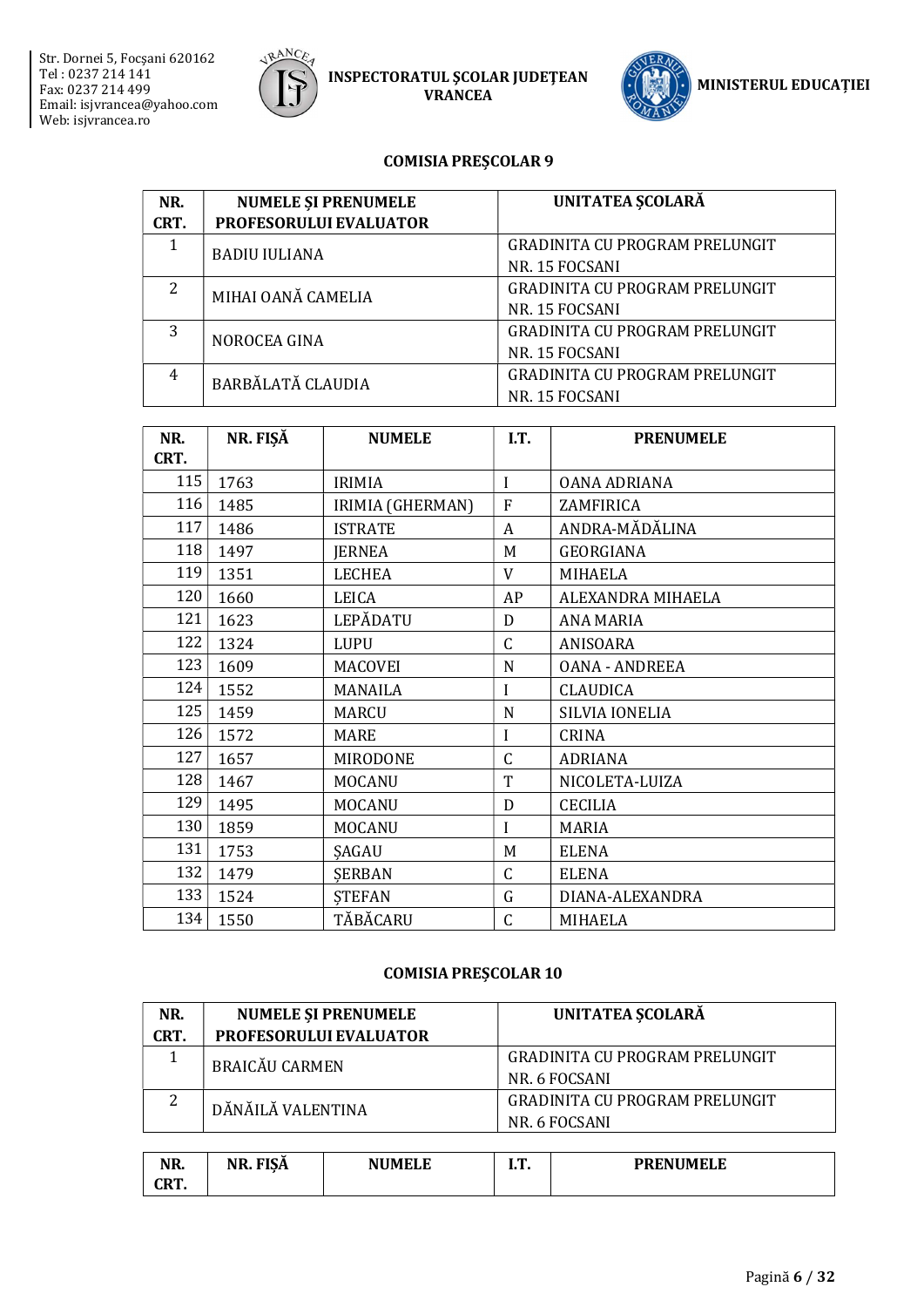



| 135 | 1671 | DASCAL            | С  | <b>MADALINA</b>        |
|-----|------|-------------------|----|------------------------|
| 136 | 1436 | <b>DATCU</b>      | G  | <b>IRINA</b>           |
| 137 | 1518 | DĂNILĂ            | V  | <b>FLAVIA STEFANIA</b> |
| 138 | 1716 | <b>DEDIU</b>      | D  | RALUCA - ELENA         |
| 139 | 1482 | <b>DIACONU</b>    | FC | <b>BIANCA-ELENA</b>    |
| 140 | 1570 | <b>DIACONU</b>    |    | <b>MADALINA</b>        |
| 141 | 1845 | <b>DINICĂ</b>     | G  | <b>ALEXANDRA</b>       |
| 142 | 1731 | <b>DOBROGEANU</b> | M  | <b>DANIELA</b>         |

#### NOTĂ: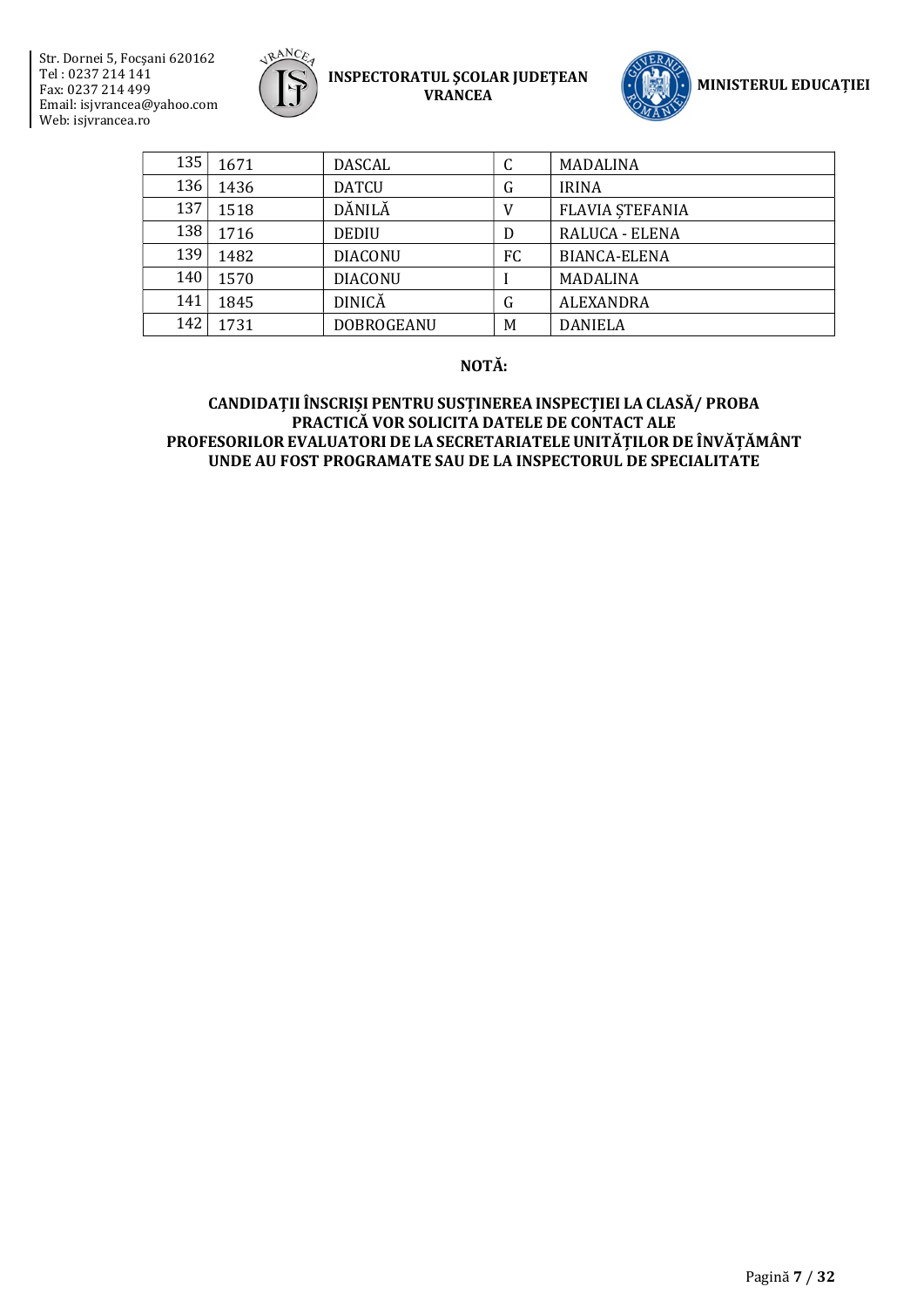



#### INVĂȚĂMÂNT PRIMAR COMISIA PRIMAR 1

| NR.<br>CRT. | <b>NUMELE SI PRENUMELE</b><br>PROFESORULUI EVALUATOR | UNITATEA ȘCOLARĂ                                      |
|-------------|------------------------------------------------------|-------------------------------------------------------|
|             | <b>BACIU SILVIA MARIA</b>                            | SCOALA GIMNAZIALĂ "ADRIAN PĂUNESCU"<br>FOCSANI        |
| 2           | MOLDOVEANU TEODORA                                   | SCOALA GIMNAZIALĂ "ADRIAN PĂUNESCU"<br><b>FOCSANI</b> |

| NR.  | NR. FIŞĂ | <b>NUMELE</b>    | I.T.         | <b>PRENUMELE</b>    |
|------|----------|------------------|--------------|---------------------|
| CRT. |          |                  |              |                     |
| 1.   | 1361     | <b>MIRON</b>     | G            | <b>GEANINA</b>      |
| 2.   | 1301     | <b>MUNTEANU</b>  | $\mathsf{C}$ | MARIA-MĂDĂLINA      |
| 3.   | 1397     | <b>NEGREA</b>    | D            | RALUCA DANIELA      |
| 4.   | 1380     | <b>NOAPTES</b>   | T            | DANIEL              |
| 5.   | 1384     | <b>OCIANU</b>    | IV           | <b>IONELA-DIANA</b> |
| 6.   | 1749     | <b>PARASCHIV</b> |              | <b>IRINA</b>        |
| 7.   | 1322     | <b>PAUN</b>      |              | <b>MARIAN</b>       |
| 8.   | 1372     | PÎRLEA           | S            | <b>MIHAELA</b>      |
| 9.   | 1290     | <b>PLACINTA</b>  |              | <b>MIHAELA</b>      |
| 10.  | 1348     | PORUMBOIU        | N            | ANA-MARIA           |

### COMISIA PRIMAR 2

| NR.<br>CRT. | <b>NUMELE ȘI PRENUMELE</b><br><b>PROFESORULUI EVALUATOR</b> | UNITATEA SCOLARĂ                                     |
|-------------|-------------------------------------------------------------|------------------------------------------------------|
|             | DIMA MARINELA                                               | ȘCOALA GIMNAZIALĂ "ANGHEL SALIGNY"<br>FOCSANI        |
| ▵           | VUCMANOVICI ROXANA RODICA                                   | SCOALA GIMNAZIALĂ "ANGHEL SALIGNY"<br><b>FOCSANI</b> |

| NR.<br>CRT. | NR. FIŞĂ | <b>NUMELE</b>  | I.T. | <b>PRENUMELE</b>      |
|-------------|----------|----------------|------|-----------------------|
| 11.         | 1394     | ARBANAS        | C    | SORINA - DORINA       |
| 12.         | 1393     | ARON           | V    | STEFAN-ROBERT         |
| 13.         | 1396     | <b>BAHNA</b>   |      | <b>MARIA LUIZA</b>    |
| 14.         | 1392     | <b>BARBU</b>   | N    | LIVIU-GEORGE          |
| 15.         | 1363     | <b>BĂLIN</b>   | Т    | <b>ADINA VERONICA</b> |
| 16.         | 1625     | <b>BRATU</b>   | V    | VIRGINICA             |
| 17.         | 1847     | <b>BUZATU</b>  | G    | <b>VIOLETA</b>        |
| 18.         | 1333     | CĂPĂȚÎNĂ       | F    | TEODORA ALEXANDRA     |
| 19.         | 1364     | <b>CERNICA</b> | Ρ.   | DANA PARASCHIVA       |
| 20.         | 1876     | <b>TOFAN</b>   | M    | ALEXANDRA-REBECA      |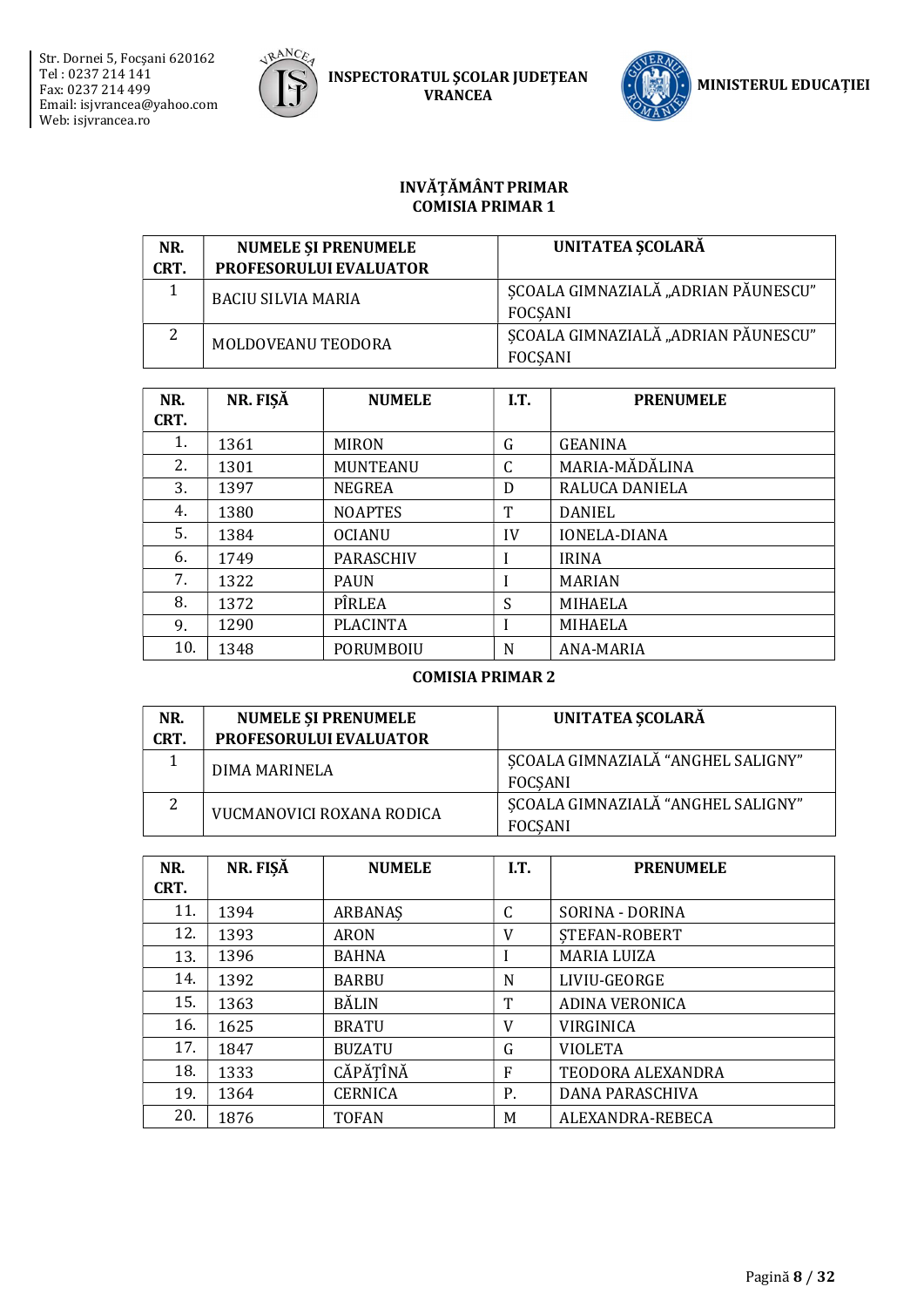



#### COMISIA PRIMAR 3

| NR.  | <b>NUMELE SI PRENUMELE</b>    | UNITATEA ȘCOLARĂ                                        |
|------|-------------------------------|---------------------------------------------------------|
| CRT. | <b>PROFESORULUI EVALUATOR</b> |                                                         |
|      | <b>SAVA ANCA DIANA</b>        | SCOALA GIMNAZIALĂ "DUILIU ZAMFIRESCU"<br><b>FOCSANI</b> |
| 2    | ALINA COARCĂ                  | SCOALA GIMNAZIALĂ "DUILIU ZAMFIRESCU"<br><b>FOCSANI</b> |

| NR.  | NR. FIŞĂ | <b>NUMELE</b>   | I.T.         | <b>PRENUMELE</b>  |
|------|----------|-----------------|--------------|-------------------|
| CRT. |          |                 |              |                   |
| 21.  | 1344     | PREDA           | CC           | THEODORA IOANA    |
| 22.  | 1337     | <b>PRISTAVU</b> | D            | ANCA FLORINA      |
|      |          | (POSTOLACHE)    |              |                   |
| 23.  | 1383     | <b>PUFLEA</b>   | $\mathsf{C}$ | <b>CRISTINA</b>   |
| 24.  | 1389     | <b>PUTANU</b>   | N            | <b>MARIA</b>      |
| 25.  | 1824     | <b>RICIU</b>    | D            | <b>ALINA</b>      |
| 26.  | 1343     | <b>SANDU</b>    | A            | ANCA-MIHAELA      |
| 27.  | 1765     | SANDU           | G            | ADRIAN-IONUT      |
| 28.  | 1336     | <b>SFIRLEA</b>  | F            | <b>IONELIA</b>    |
| 29.  | 1371     | SOVEJANU        | N            | <b>FLORENTINA</b> |
| 30.  | 1387     | <b>SPULBER</b>  | S            | <b>CRISTINA</b>   |

### COMISIA PRIMAR 4

| NR.<br>CRT. | <b>NUMELE ȘI PRENUMELE</b><br>PROFESORULUI EVALUATOR | UNITATEA SCOLARĂ                       |
|-------------|------------------------------------------------------|----------------------------------------|
|             | <b>BARCAN MIRELA</b>                                 | SCOALA GIMNAZIALĂ "ION BASGAN" FOCSANI |
| 2           | <b>CORNIENCO MIHAELA</b>                             | SCOALA GIMNAZIALĂ "ION BASGAN" FOCSANI |

| NR.  | NR. FIŞĂ | <b>NUMELE</b> | I.T. | <b>PRENUMELE</b>     |
|------|----------|---------------|------|----------------------|
| CRT. |          |               |      |                      |
| 31.  | 1619     | <b>IFRIM</b>  | I    | RĂDITA               |
| 32.  | 1851     | ILĂU          | V    | LUIGI                |
| 33.  | 1810     | <b>IVAN</b>   | N    | RALUCA-ANA-MARIA     |
| 34.  | 1617     | KVIATCOSCHI   | V    | <b>MARICELA</b>      |
| 35.  | 1411     | LAZĂR         | T    | <b>ALINA</b>         |
| 36.  | 1662     | LĂBUNT        | V    | ALEXANDRA- ELENA     |
| 37.  | 1280     | <b>LEON</b>   |      | <b>MARICICA</b>      |
| 38.  | 1440     | LERA          | M    | DIANA-VALENTINA      |
| 39.  | 1560     | MALACU        | M    | LUCICA               |
| 40.  | 1784     | <b>MATEIU</b> | M    | <b>ALINA CAMELIA</b> |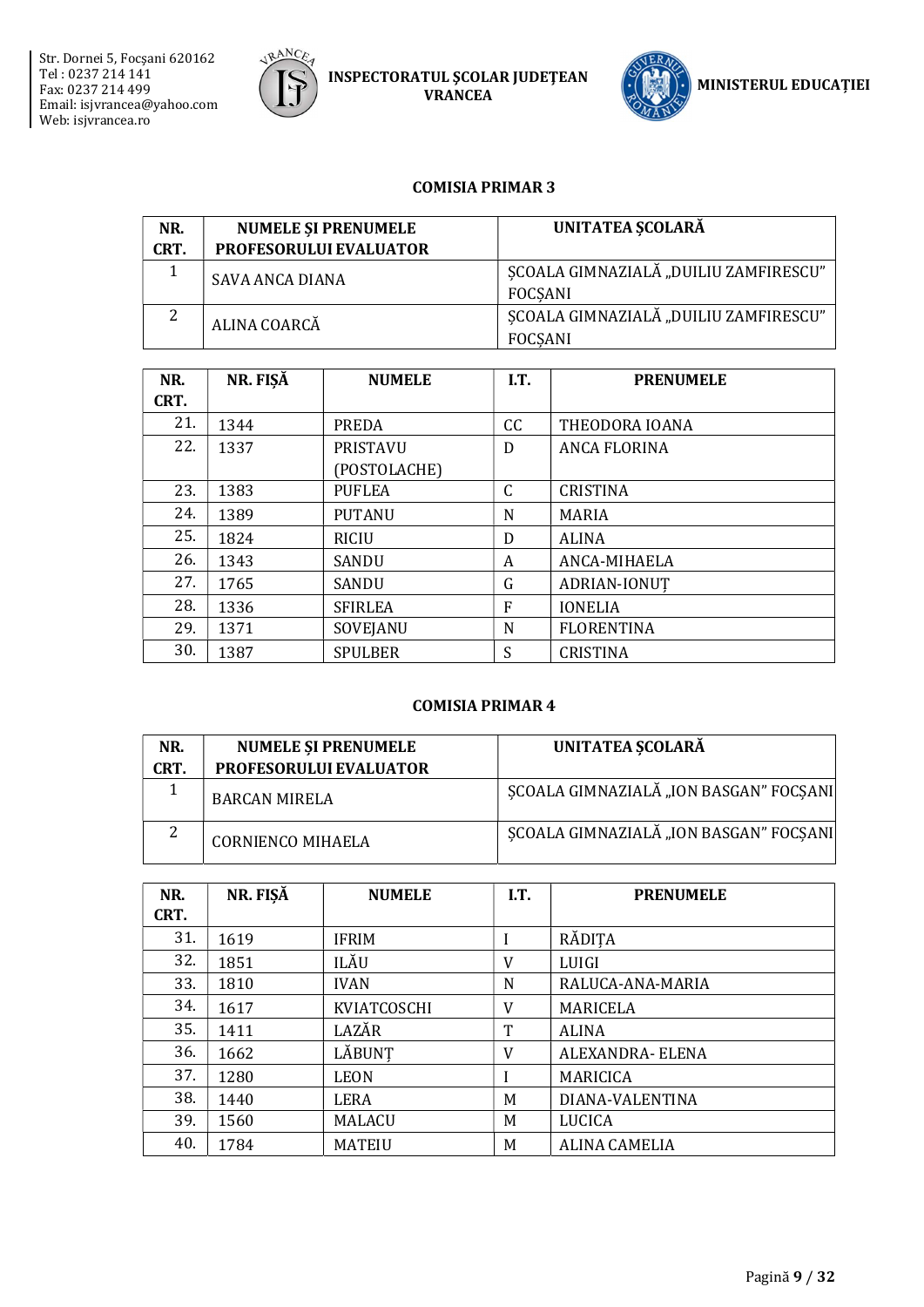



#### COMISIA PRIMAR 5

| NR.<br>CRT. | <b>NUMELE SI PRENUMELE</b><br><b>PROFESORULUI EVALUATOR</b> | <b>UNITATEA SCOLARĂ</b>                             |
|-------------|-------------------------------------------------------------|-----------------------------------------------------|
|             | <b>ALBEI FELICIA</b>                                        | SCOALA GIMNAZIALĂ "NICOLAE IORGA"<br>FOCSANI        |
| 2           | APOPEI ELENA                                                | SCOALA GIMNAZIALĂ "NICOLAE IORGA"<br><b>FOCSANI</b> |

| NR.  | NR. FIŞĂ | <b>NUMELE</b>   | I.T. | <b>PRENUMELE</b>       |
|------|----------|-----------------|------|------------------------|
| CRT. |          |                 |      |                        |
| 41.  | 1357     | DUMITRAȘCU      | T    | <b>MUGUREL IULIAN</b>  |
| 42.  | 1696     | <b>DUMITRU</b>  | A    | <b>IULIA-VERONICA</b>  |
| 43.  | 1338     | <b>ENACACHE</b> | P    | <b>DANIELA</b>         |
| 44.  | 1850     | <b>ENOIU</b>    | C    | <b>MARIANA COSTINA</b> |
| 45.  | 1588     | FÂNACĂ          |      | <b>IULIANA</b>         |
| 46.  | 1354     | <b>FILIP</b>    | F    | ELENA-CRINA            |
| 47.  | 1868     | GURĂU           | V    | ANA-MARIA              |
| 48.  | 1385     | <b>HÎRCAN</b>   | T    | <b>NICOLETA</b>        |
| 49.  | 1407     | HRUBARU-ILIE    | D    | <b>IOANA</b>           |

#### COMISIA PRIMAR 6

| NR.<br>CRT. | <b>NUMELE ȘI PRENUMELE</b><br>PROFESORULUI EVALUATOR | <b>UNITATEA SCOLARĂ</b>                                |
|-------------|------------------------------------------------------|--------------------------------------------------------|
|             | BÎLCAN DUMITRA                                       | SCOALA GIMNAZIALĂ "OANA DIANA RENEA"<br><b>FOCSANI</b> |
|             | CÎRLAN ELENA ADINA                                   | SCOALA GIMNAZIALĂ "OANA DIANA RENEA"<br><b>FOCSANI</b> |

| NR.<br>CRT. | NR. FIŞĂ | <b>NUMELE</b> | I.T.      | <b>PRENUMELE</b>      |
|-------------|----------|---------------|-----------|-----------------------|
| 50.         | 1402     | CRETU         | G         | <b>ALINA</b>          |
| 51.         | 1571     | <b>VIERU</b>  | G         | MANUELA-ELENA         |
| 52.         | 1400     | <b>VLAD</b>   | <b>TC</b> | ALEXANDRA-VALENTINA   |
| 53.         | 1818     | <b>VOICU</b>  | G         | <b>DANIELA</b>        |
| 54.         | 1799     | <b>VOINEA</b> | S         | <b>MIHAELA</b>        |
| 55.         | 1861     | VRINCEANU     | G         | <b>NICUSOR</b>        |
| 56.         | 1840     | VRÎNCEANU     | S         | <b>IULIA</b>          |
| 57.         | 1718     | <b>VULCAN</b> | G         | <b>EMILIA</b>         |
| 58.         | 1750     | <b>VULCAN</b> | N         | <b>IONICA VIOLETA</b> |
| 59.         | 1345     | ZĂGAN         | C         | LUCRETIA-LARISA       |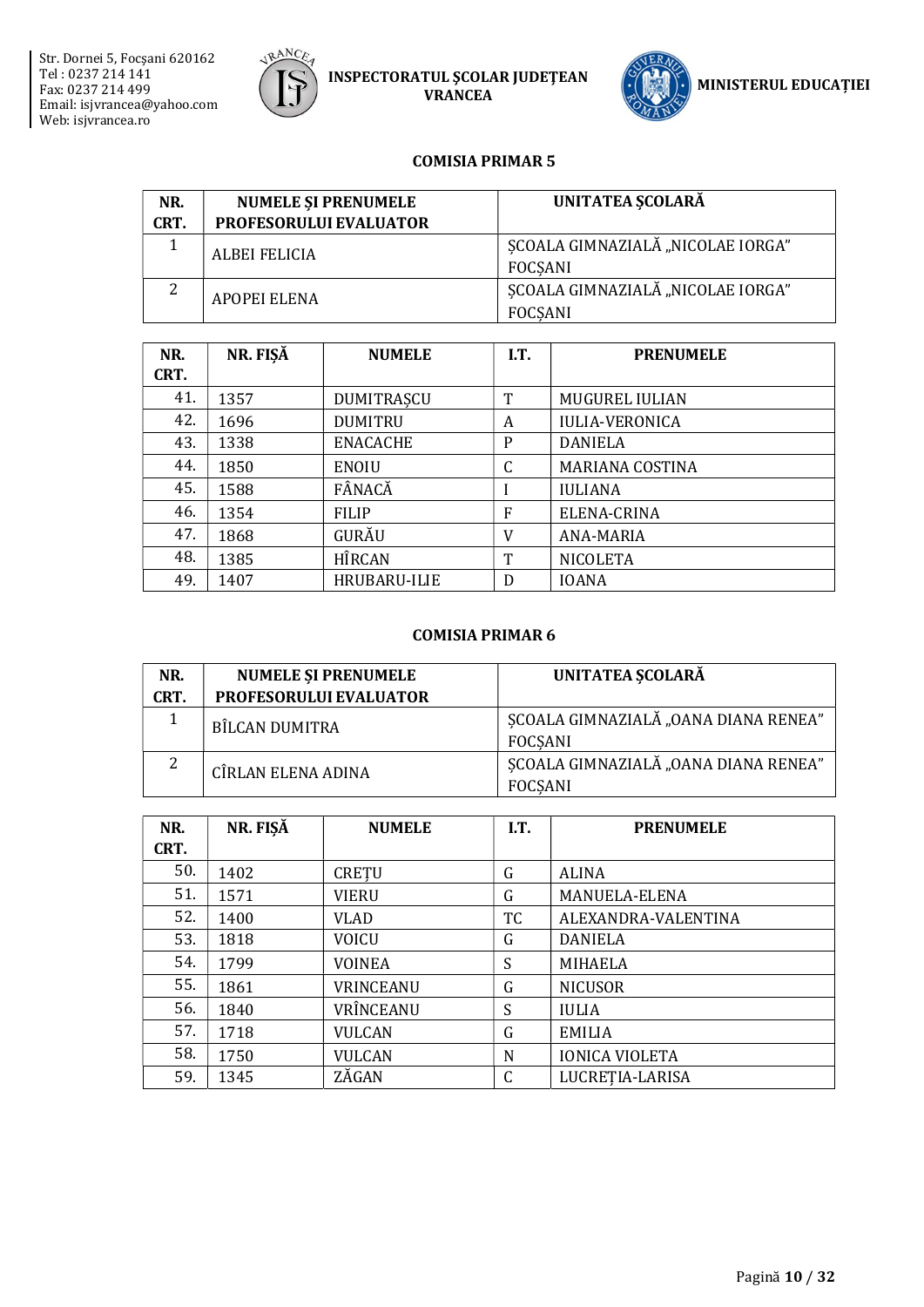



#### COMISIA PRIMAR 7

| NR.  | <b>NUMELE ȘI PRENUMELE</b> | <b>UNITATEA SCOLARĂ</b>                               |
|------|----------------------------|-------------------------------------------------------|
| CRT. | PROFESORULUI EVALUATOR     |                                                       |
|      | <b>ROSU CORINA</b>         | SCOALA GIMNAZIALĂ "STEFAN CEL MARE"<br><b>FOCSANI</b> |
| 2    | <b>GHEORGHE MINODORA</b>   | SCOALA GIMNAZIALĂ "STEFAN CEL MARE"<br><b>FOCSANI</b> |

| NR.  | NR. FIŞĂ | <b>NUMELE</b>    | I.T. | <b>PRENUMELE</b>    |
|------|----------|------------------|------|---------------------|
| CRT. |          |                  |      |                     |
| 60.  | 1681     | <b>CHIRILA</b>   |      | MIOARA              |
| 61.  | 1766     | <b>CIOBOTARU</b> | G    | <b>CAMELIA</b>      |
| 62.  | 1366     | CIOINEAG         | V    | MIHAELA VALENTINA   |
| 63.  | 1346     | CÎTU             | N    | LUMINITA            |
| 64.  | 1388     | <b>CROITORU</b>  | ۱.   | ANGELA GINA         |
| 65.  | 1329     | <b>DANOIU</b>    | N    | PETRISOR IRINEL     |
| 66.  | 1391     | <b>DINGA</b>     | V    | <b>MONICA LAURA</b> |
| 67.  | 1374     | <b>DRAGNEA</b>   | C    | ROXANA-MIHAELA      |
| 68.  | 1841     | <b>DRAGOMIR</b>  | ŞT   | <b>MARIANA</b>      |
| 69.  | 1654     | <b>DRILEA</b>    | P    | <b>CARMEN</b>       |

#### COMISIA PRIMAR 8

| NR.<br>CRT. | <b>NUMELE SI PRENUMELE</b><br><b>PROFESORULUI EVALUATOR</b> | UNITATEA SCOLARĂ                                            |
|-------------|-------------------------------------------------------------|-------------------------------------------------------------|
|             | ENACHE CLAUDIA                                              | COLEGIUL NATIONAL PEDAGOGIC "SPIRU<br><b>HARET" FOCSANI</b> |
| 2           | <b>FOTIN ALINA</b>                                          | COLEGIUL NAȚIONAL PEDAGOGIC "SPIRU<br><b>HARET" FOCSANI</b> |

| NR.<br>CRT. | NR. FIŞĂ | <b>NUMELE</b>  | I.T. | <b>PRENUMELE</b> |
|-------------|----------|----------------|------|------------------|
| 70.         | 1370     | SAGĂU          | V    | <b>LENUTA</b>    |
| 71.         | 1517     | <b>TEISANU</b> | F.   | SORINA NICOLETA  |
| 72.         | 1349     | TIMARU         |      | ANCA-IOANA       |
| 73.         | 1360     | TOMA           | G    | <b>SIMONA</b>    |
| 74.         | 1325     | TUFĂNOIU       | G    | RAMONA-ALEXANDRA |
| 75.         | 1386     | TUTU           | C    | <b>ELENA</b>     |
| 76.         | 1373     | VASILIU        | m    | <b>ADRIANA</b>   |

NOTĂ: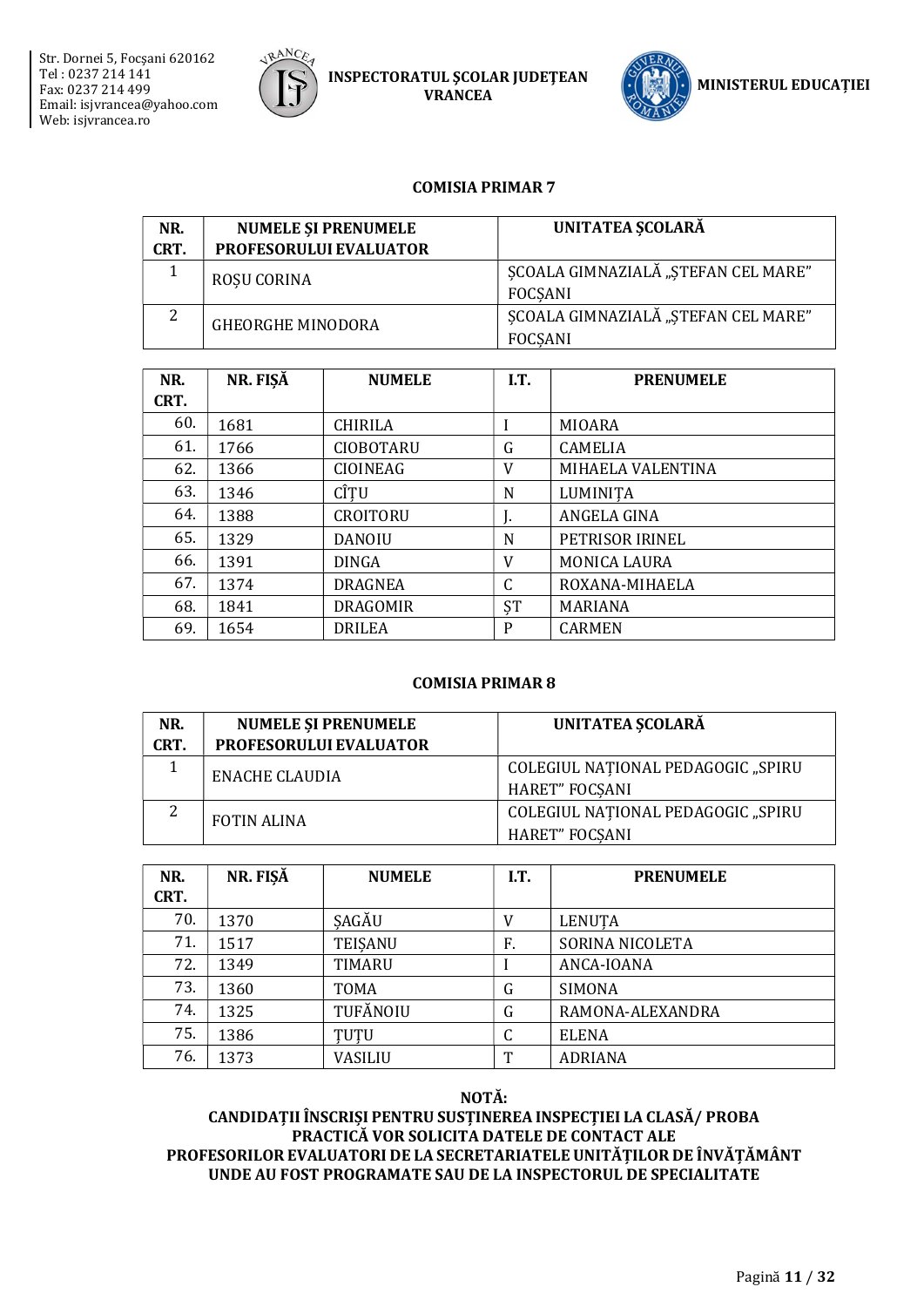



# **SILVICULTURĂ**

## **COMISIA 1**

| NR.<br>CRT. | <b>NUMELE SI PRENUMELE</b><br><b>PROFESORULUI EVALUATOR</b> | UNITATEA ȘCOLARĂ                |
|-------------|-------------------------------------------------------------|---------------------------------|
|             | SAVA SĂFTICA                                                | LICEUL "SIMION MEHEDINTI" VIDRA |
| ာ<br>∠      | <b>CALINDERE STERE</b>                                      | LICEUL "SIMION MEHEDINTI" VIDRA |

| NR.<br>CRT.   | NR. FISĂ | <b>NUMELE</b> | іт<br>. | <b>PRENUMELE</b> |
|---------------|----------|---------------|---------|------------------|
| . .           | 1823     | <b>BUCUR</b>  | N       | ANCA             |
| ⌒<br><u>.</u> | l782     | PANTAZICĂ     | EV      | DORU LAURENTIU   |

# **MECANICĂ**

COMISIA 1

| NR.  | <b>NUMELE ȘI PRENUMELE</b>    | UNITATEA ȘCOLARĂ                                   |
|------|-------------------------------|----------------------------------------------------|
| CRT. | <b>PROFESORULUI EVALUATOR</b> |                                                    |
|      | <b>BOZBICI SORIN DAN</b>      | COLEGIUL TEHNIC "EDMOND NICOLAU"<br><b>FOCSANI</b> |
| 2    | <b>FRANCIUC RODICA</b>        | COLEGIUL TEHNIC "EDMOND NICOLAU"<br><b>FOCSANI</b> |

| NR.<br>CRT. | NR. FISA | <b>NUMELE</b> | m<br> | <b>PRENUMELE</b>                       |
|-------------|----------|---------------|-------|----------------------------------------|
| . .         | 791      | ЛU<br>NH      |       | $\cap$ nitt $\Gamma$<br><b>CIPRIAN</b> |

#### **INDUSTRIE ALIMENTARA COMISIA 1**

| NR.  | <b>NUMELE ȘI PRENUMELE</b>    | UNITATEA SCOLARĂ                                     |
|------|-------------------------------|------------------------------------------------------|
| CRT. | <b>PROFESORULUI EVALUATOR</b> |                                                      |
|      | <b>OPREA CARMEN</b>           | COLEGIUL TEHNIC "VALERIU D. COTEA"<br>FOCSANI        |
|      | <b>APOSTU RODICA</b>          | COLEGIUL TEHNIC "VALERIU D. COTEA"<br><b>FOCSANI</b> |

# NOTĂ: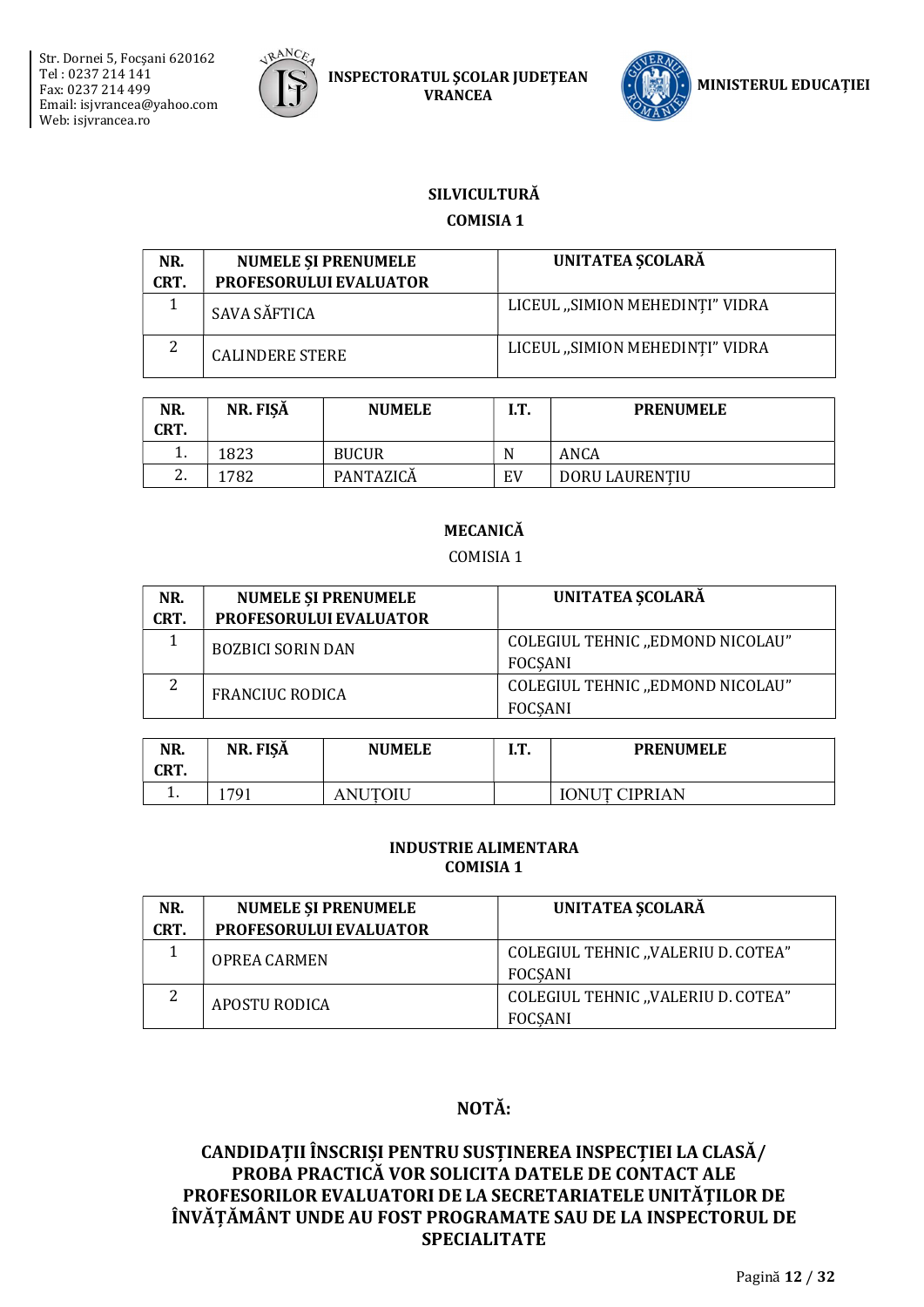



| NR.  | NR. FISĂ | <b>NUMELE</b> | I.T. | <b>PRENUMELE</b>   |
|------|----------|---------------|------|--------------------|
| CRT. |          |               |      |                    |
|      | 1786     | <b>BUZATU</b> |      | ROXANA-NICOLETA    |
|      | 1514     | GRIGORAS      | N    | GEORGIANA-NICOLETA |
|      | 1526     | <b>MICU</b>   | F    | GABRIELA           |

#### FILATURA - TESATORIE -FINISAJ TEXTIL

## **COMISIA 1**

| NR.<br>CRT. | <b>NUMELE ȘI PRENUMELE</b><br>PROFESORULUI EVALUATOR | UNITATEA SCOLARĂ                     |
|-------------|------------------------------------------------------|--------------------------------------|
|             | ZAHARIUC TINCUTA                                     | COLEGIUL TEHNIC "GH. ASACHI" FOCSANI |
| 2           | RĂVAS MARILENA                                       | COLEGIUL TEHNIC "GH. ASACHI" FOCSANI |

| NR.<br>CRT. | NR. FISA | <b>NUMELE</b> | m<br>. | <b>PRENUMELE</b> |
|-------------|----------|---------------|--------|------------------|
| . .         | 1761     | CHIRITA-MARIN |        | GINA-CRISTINA    |

#### ECONOMIC, ADMINISTRATIV, POSTA

#### **COMISIA 1**

| NR.     | <b>NUMELE SI PRENUMELE</b>    | <b>UNITATEA SCOLARĂ</b>                               |
|---------|-------------------------------|-------------------------------------------------------|
| CRT.    | PROFESORULUI EVALUATOR        |                                                       |
|         | <b>BOCSOK GABRIELA DORINA</b> | COLEGIUL ECONOMIC "M. KOGĂLNICEANU"<br><b>FOCSANI</b> |
| ົາ<br>∠ |                               | COLEGIUL ECONOMIC "M. KOGĂLNICEANU"                   |
|         | TUDOR MIHAELA                 | <b>FOCSANI</b>                                        |

| NR.<br>CRT. | NR. FISĂ | <b>NUMELE</b> | I.T. | <b>PRENUMELE</b> |
|-------------|----------|---------------|------|------------------|
| π.          | 1816     | OANCEA        | N    | NICOLETA         |
|             | 1613     | PÎSLĂ         | Е    | GEORGETA         |
|             | 1661     | ROGOJINARU    | N    | MARIANA          |

# NOTĂ: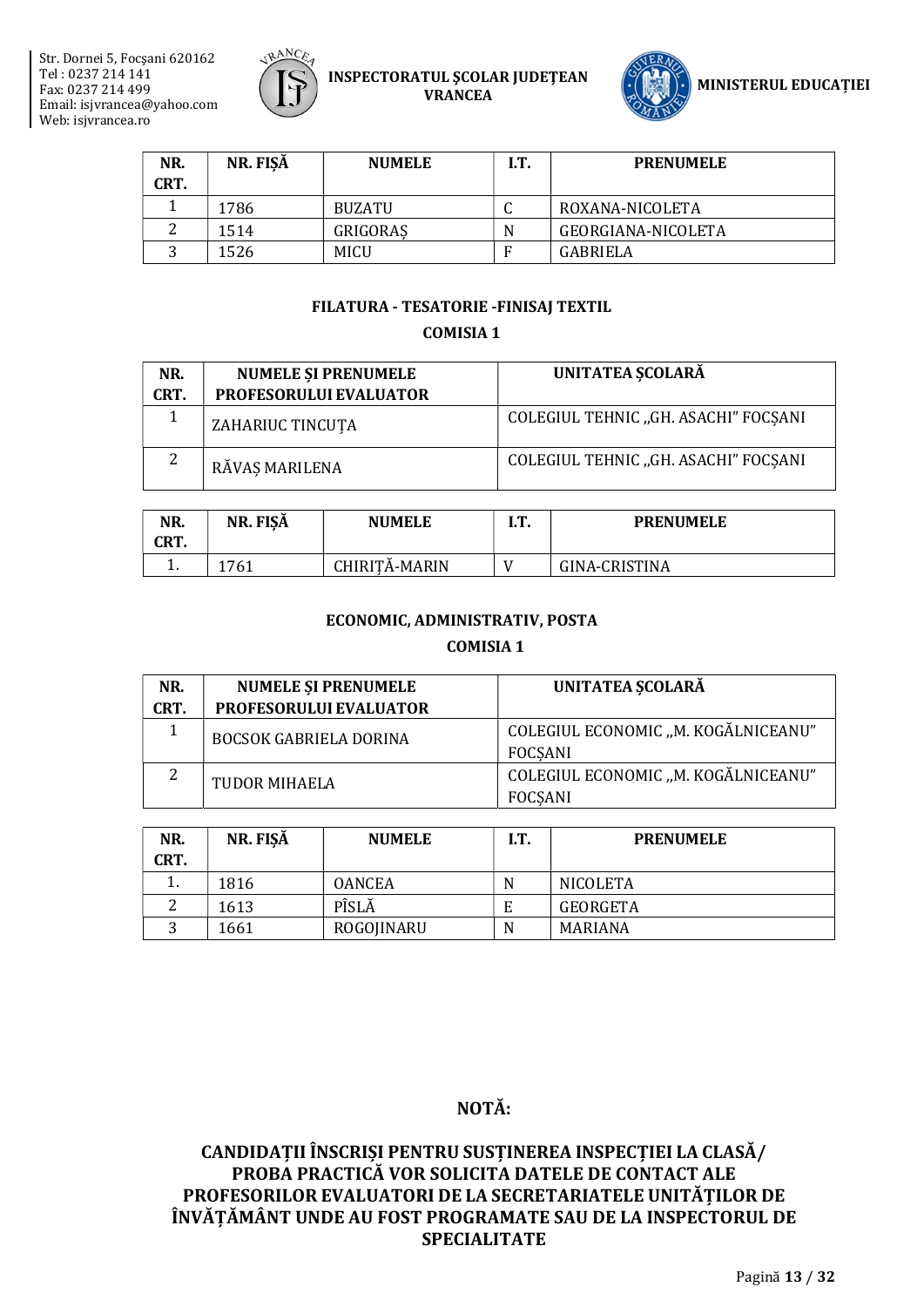



# **COMERT**

## **COMISIA 1**

| NR.  | <b>NUMELE ȘI PRENUMELE</b>    | UNITATEA ȘCOLARĂ                    |  |
|------|-------------------------------|-------------------------------------|--|
| CRT. | PROFESORULUI EVALUATOR        |                                     |  |
|      | <b>BOCSOK GABRIELA DORINA</b> | COLEGIUL ECONOMIC "M. KOGĂLNICEANU" |  |
|      |                               | FOCSANI                             |  |
|      | TUDOR MIHAELA                 | COLEGIUL ECONOMIC "M. KOGĂLNICEANU" |  |
|      |                               | FOCSANI                             |  |

| NR.<br>CRT. | NR. FISĂ | <b>NUMELE</b> | I.T. | <b>PRENUMELE</b> |
|-------------|----------|---------------|------|------------------|
| . .         | 1827     | ILIE          | N    | GABRIELA-RODICA  |
|             | 1463     | MUNTEANU      |      | CARMEN-NICOLETA  |

## **CHIMIE COMISIA 1**

| NR.<br>CRT.    | <b>NUMELE ȘI PRENUMELE</b><br>PROFESORULUI EVALUATOR | UNITATEA ȘCOLARĂ                                             |
|----------------|------------------------------------------------------|--------------------------------------------------------------|
| 1              | <b>ENOIU CRISTINA</b>                                | <b>ŞCOALA GIMNAZIALĂ "ȘTEFAN CEL MARE"</b><br><b>FOCSANI</b> |
| $\overline{2}$ | MAIEREANU ALINA GIGLIOLA                             | <b>ŞCOALA GIMNAZIALĂ "ȘTEFAN CEL MARE"</b><br><b>FOCSANI</b> |
|                | SÎRBU ANGELA                                         | SCOALA GIMNAZIALĂ "STEFAN CEL MARE"<br><b>FOCSANI</b>        |
| 2              | UNGUREANU DOINIȚA                                    | SCOALA GIMNAZIALĂ "STEFAN CEL MARE"<br><b>FOCSANI</b>        |

| NR.<br>CRT. | NR. FIŞĂ | <b>NUMELE</b>  | I.T. | <b>PRENUMELE</b>           |
|-------------|----------|----------------|------|----------------------------|
|             |          |                |      |                            |
| 1.          | 1450     | AVRAM          | N    | <b>FLORENTINA - AMELIA</b> |
| 2           | 1630     | <b>BIZADEA</b> | A    | <b>LIVIU DRAGOS</b>        |
| 3           | 1610     | <b>BROASCĂ</b> | C    | MARCELA TATIANA            |
| 4           | 1834     | BUGA           | S    | CONSTANTIN-VIOREL          |
| .5          | 1658     | HÎRSU          | P    | <b>CAMELIA</b>             |
| 6           | 1597     | <b>IORGA</b>   | GH   | <b>STEFAN</b>              |
|             | 1328     | MURĂRITA       |      | MARIANA                    |

# NOTĂ: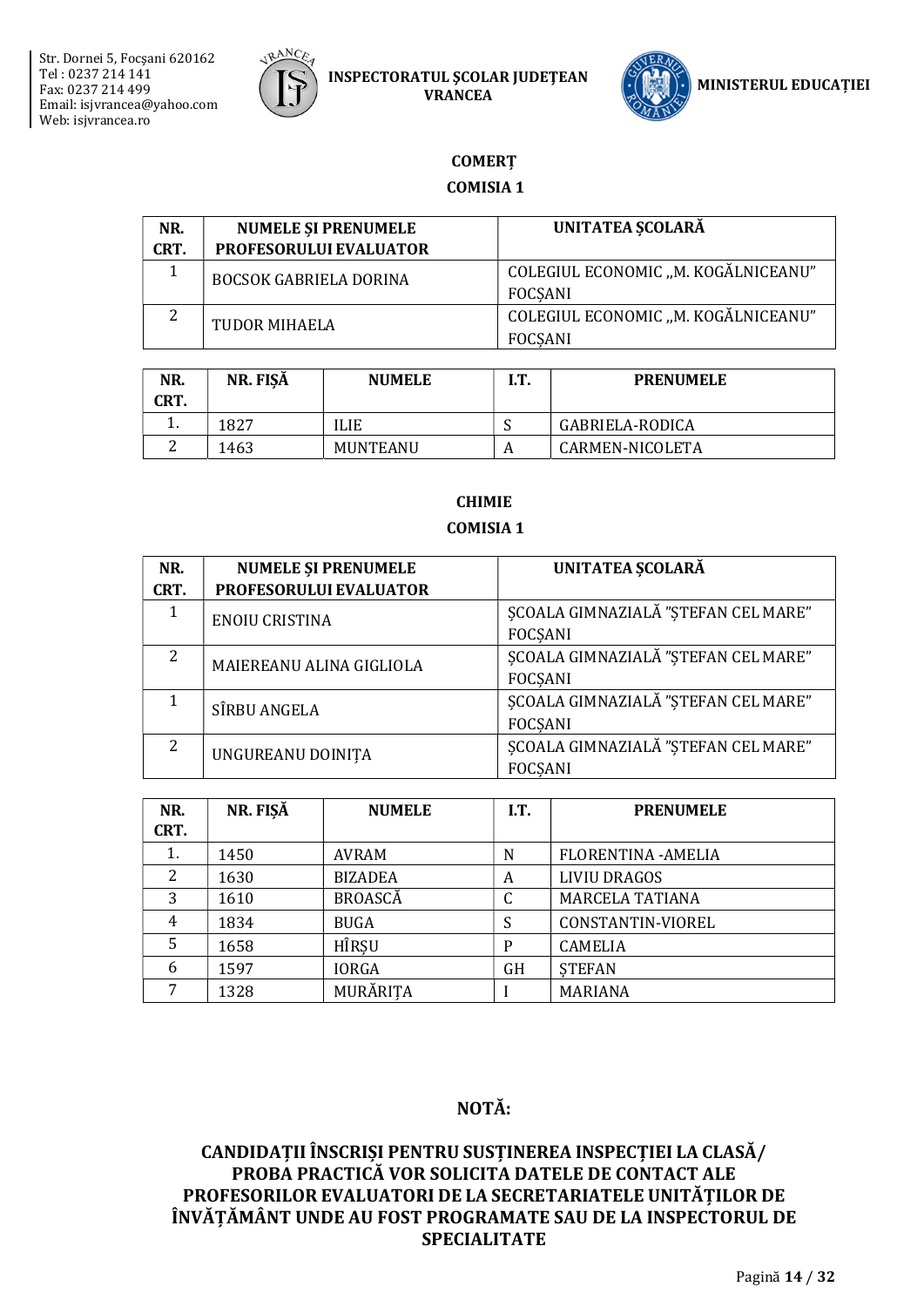



## **BIOLOGIE**

#### **COMISIA 1**

| NR.  | <b>NUMELE SI PRENUMELE</b>    | UNITATEA SCOLARĂ                    |
|------|-------------------------------|-------------------------------------|
| CRT. | <b>PROFESORULUI EVALUATOR</b> |                                     |
|      | <b>COSOREANU ANCA</b>         | COLEGIUL TEHNIC "ION MINCU" FOCSANI |
| 2    | <b>CUCU VALENTINA</b>         | COLEGIUL TEHNIC "ION MINCU" FOCSANI |

| NR.  | NR. FISĂ | <b>NUMELE</b>  | I.T. | <b>PRENUMELE</b>       |
|------|----------|----------------|------|------------------------|
| CRT. |          |                |      |                        |
| 1.   | 1675     | <b>AVĂDĂNI</b> | G    | <b>FLORINA</b>         |
| 2.   | 1599     | <b>BĂLOSU</b>  |      | RODICA                 |
| 3.   | 1464     | <b>BERBECE</b> |      | <b>ALINA</b>           |
| 4.   | 1723     | GARLEANU       | A    | <b>CONSTANTIN IOAN</b> |

#### **COMISIA 2**

| NR.  | <b>NUMELE ȘI PRENUMELE</b> | UNITATEA SCOLARĂ                                       |
|------|----------------------------|--------------------------------------------------------|
| CRT. | PROFESORULUI EVALUATOR     |                                                        |
|      | CĂLIN ADRIANA              | SCOALA GIMNAZILĂ "DUILIU ZAMFIRESCU"<br><b>FOCSANI</b> |
| 2    | <b>SECELEANU ALINA</b>     | SCOALA GIMNAZILĂ "DUILIU ZAMFIRESCU"<br><b>FOCSANI</b> |

| NR.<br>CRT. | NR. FISĂ | <b>NUMELE</b>  | I.T. | <b>PRENUMELE</b> |
|-------------|----------|----------------|------|------------------|
| 5.          | 1629     | GAVRILĂ        |      | RAMONA-CRISTINA  |
| 6.          | 1637     | <b>IRIMIEA</b> | G.   | ELENA GEORGIANA  |
| 7.          | 1720     | <b>NITU</b>    | A    | ANDREEA IOANA    |
| 8.          | 1603     | POGAN          | M    | <b>ELENA</b>     |

# NOTĂ: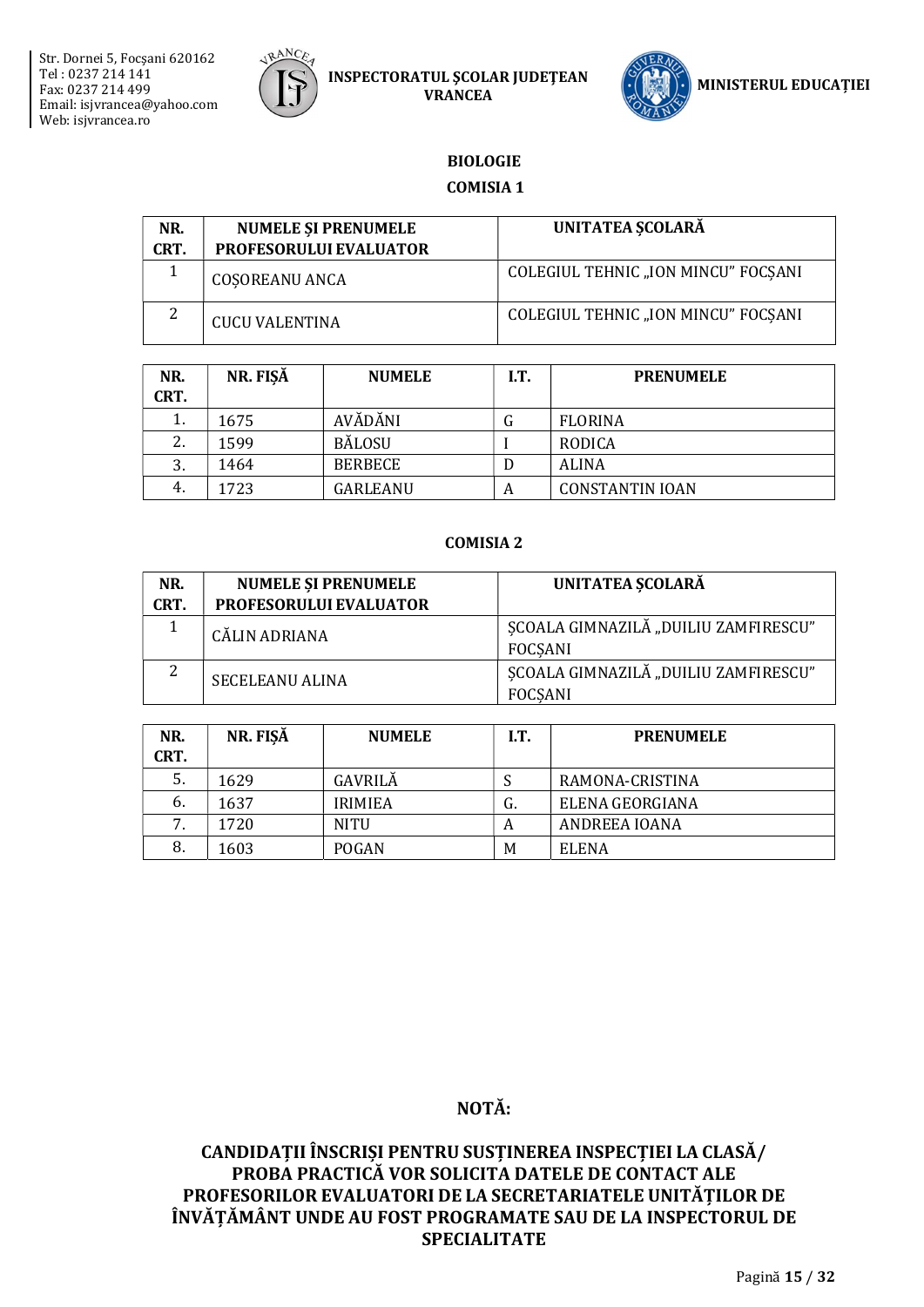



# ALIMENTAȚIE PUBLICĂ

## **COMISIA 1**

| NR.<br>CRT. | <b>NUMELE SI PRENUMELE</b><br>PROFESORULUI EVALUATOR | <b>UNITATEA SCOLARĂ</b>                               |
|-------------|------------------------------------------------------|-------------------------------------------------------|
|             | VISAN CORINA                                         | COLEGIUL ECONOMIC "M. KOGĂLNICEANU"<br><b>FOCSANI</b> |
| 2           | <b>COMAN NICOLAE</b>                                 | COLEGIUL ECONOMIC "M. KOGĂLNICEANU"<br><b>FOCSANI</b> |

| NR.<br>CRT. | NR. FISĂ | <b>NUMELE</b> | IT. | <b>PRENUMELE</b> |
|-------------|----------|---------------|-----|------------------|
|             | 1875     | <b>PUFLEA</b> |     | GABRIELA         |
|             | 1413     | TILITĂ        |     | ANDREEA          |
| ◠           | 1359     | UNGUREANU     | M   | MIHAELA          |

# AGRICULTURĂ - HORTICULTURĂ

#### **COMISIA 1**

| NR.<br>CRT. | <b>NUMELE ȘI PRENUMELE</b><br>PROFESORULUI EVALUATOR | UNITATEA SCOLARĂ                                          |
|-------------|------------------------------------------------------|-----------------------------------------------------------|
|             | <b>ARVINTE DANIELA</b>                               | LICEUL DE AGRICULTURĂ ȘI INDUSTRIE<br>ALIMENTARĂ ODOBEȘTI |
| 2           | DINITĂ TICUTA                                        | LICEUL DE AGRICULTURĂ ȘI INDUSTRIE<br>ALIMENTARĂ ODOBEȘTI |

| NR.<br>CRT. | NR. FIŞĂ | <b>NUMELE</b>          | I.T. | <b>PRENUMELE</b> |
|-------------|----------|------------------------|------|------------------|
|             | 1870     | ALMASANU-<br>UNGUREANU | ◡    | ANA-MARIA        |
| ⌒           | 1702     | <b>GHINEA</b>          | ы    | IRINA-ANAMARIA   |

# NOTĂ: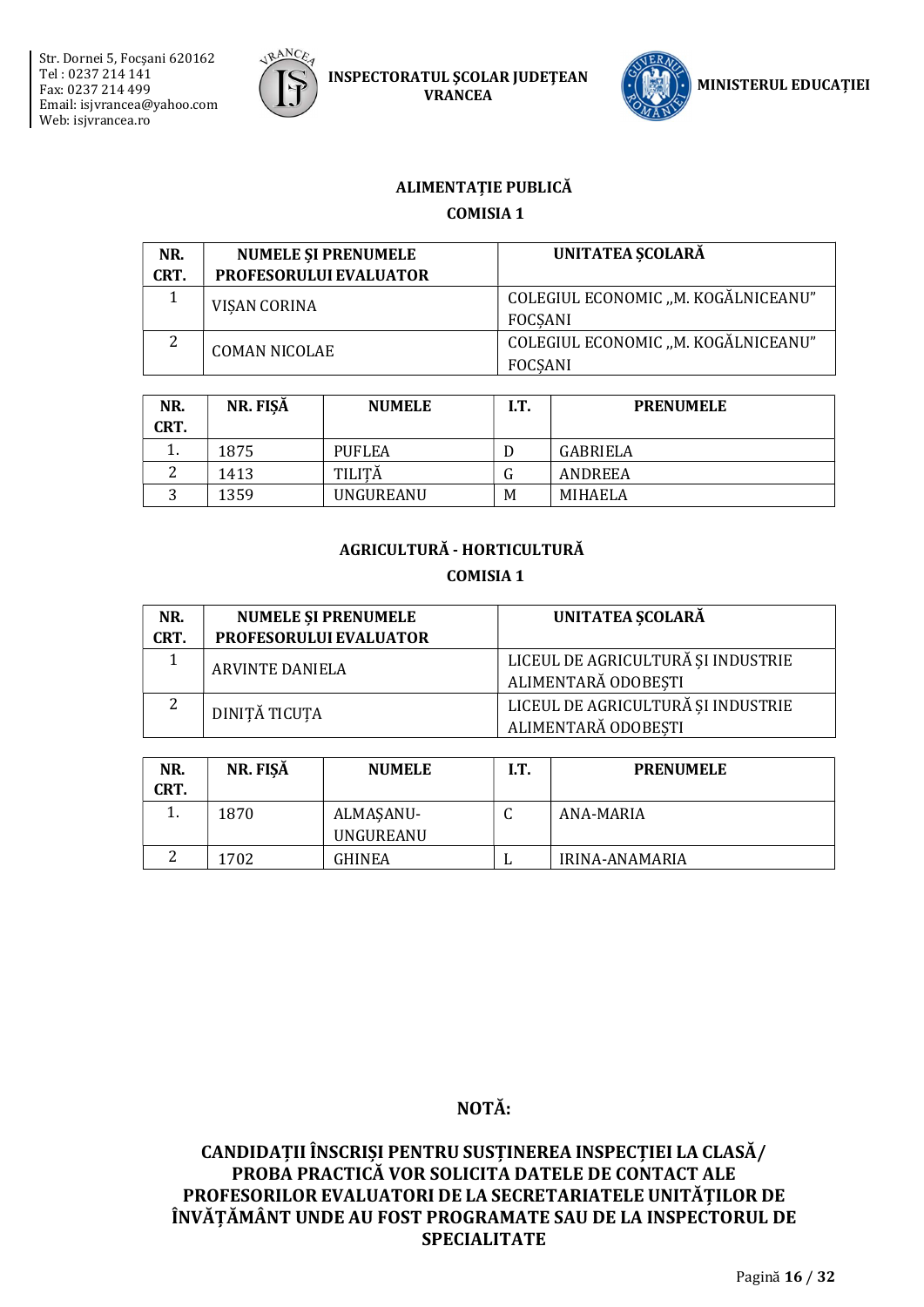



# MATEMATICĂ

# **COMISIA1**

| NR.<br>CRT. | <b>NUMELE SI PRENUMELE</b><br><b>PROFESORULUI EVALUATOR</b> | UNITATEA ȘCOLARĂ                   |
|-------------|-------------------------------------------------------------|------------------------------------|
|             | PĂTRASCU ENACHE                                             | COLEGIUL NAȚIONAL "UNIREA" FOCȘANI |
| 2           | APOSTOL BRĂDUT                                              | COLEGIUL NATIONAL "UNIREA" FOCSANI |

| NR.<br>CRT. | NR. FISĂ | <b>NUMELE</b> | I.T. | <b>PRENUMELE</b>       |
|-------------|----------|---------------|------|------------------------|
| 1.          | 1641     | <b>BOSCAN</b> | M    | ANDREI                 |
| 2.          | 1299     | MAZĂRE        | u    | <b>MONICA</b>          |
| 3.          | 1684     | SAMOILA       |      | <b>CORINA MIRABELA</b> |
| 4.          | 1601     | <b>STOICA</b> | G    | ANISOARA               |
| 5.          | 1596     | <b>TOPALA</b> | m    | <b>FLORINEL</b>        |

| <b>COMISIA 2</b> |                            |                                    |  |  |
|------------------|----------------------------|------------------------------------|--|--|
| NR.              | <b>NUMELE ȘI PRENUMELE</b> | <b>UNITATEA SCOLARĂ</b>            |  |  |
| CRT.             | PROFESORULUI EVALUATOR     |                                    |  |  |
|                  | <b>BAICIU IULIANA</b>      | ȘCOALA GIMNAZIALĂ "ANGHEL SALIGNY" |  |  |
|                  |                            | <b>FOCSANI</b>                     |  |  |
| 2                | <b>IONEL DIANA</b>         | ȘCOALA GIMNAZIALĂ "ANGHEL SALIGNY" |  |  |
|                  |                            | <b>FOCSANI</b>                     |  |  |
| 3                | <b>BUCUR MIOARA</b>        | SCOALA GIMNAZIALĂ "ANGHEL SALIGNY" |  |  |
|                  |                            | <b>FOCSANI</b>                     |  |  |

| NR.<br>CRT. | NR. FISĂ | <b>NUMELE</b>     | I.T. | <b>PRENUMELE</b>    |
|-------------|----------|-------------------|------|---------------------|
| 6.          | 1600     | CEAUSOGLU         | N    | <b>GRETA CARMEN</b> |
|             | 1598     | <b>GHIORGHITĂ</b> |      | LOREDANA NICOLETA   |
| 8.          | 1666     | <b>NÄSTASE</b>    |      | ELENA-ADELINA       |
| 9.          | 1685     | <b>PANAITE</b>    |      | COSTEL              |

## COMICIA 2

| NR.  | <b>NUMELE SI PRENUMELE</b> | UNITATEA SCOLARĂ                    |
|------|----------------------------|-------------------------------------|
| CRT. | PROFESORULUI EVALUATOR     |                                     |
|      | DIACONU MIHAELA            | SCOALA GIMNAZIALĂ "STEFAN CEL MARE" |
|      |                            | FOCSANI                             |
|      | DRĂCEA VIORICA             | SCOALA GIMNAZIALĂ "STEFAN CEL MARE" |
|      |                            | <b>FOCSANI</b>                      |

# NOTĂ: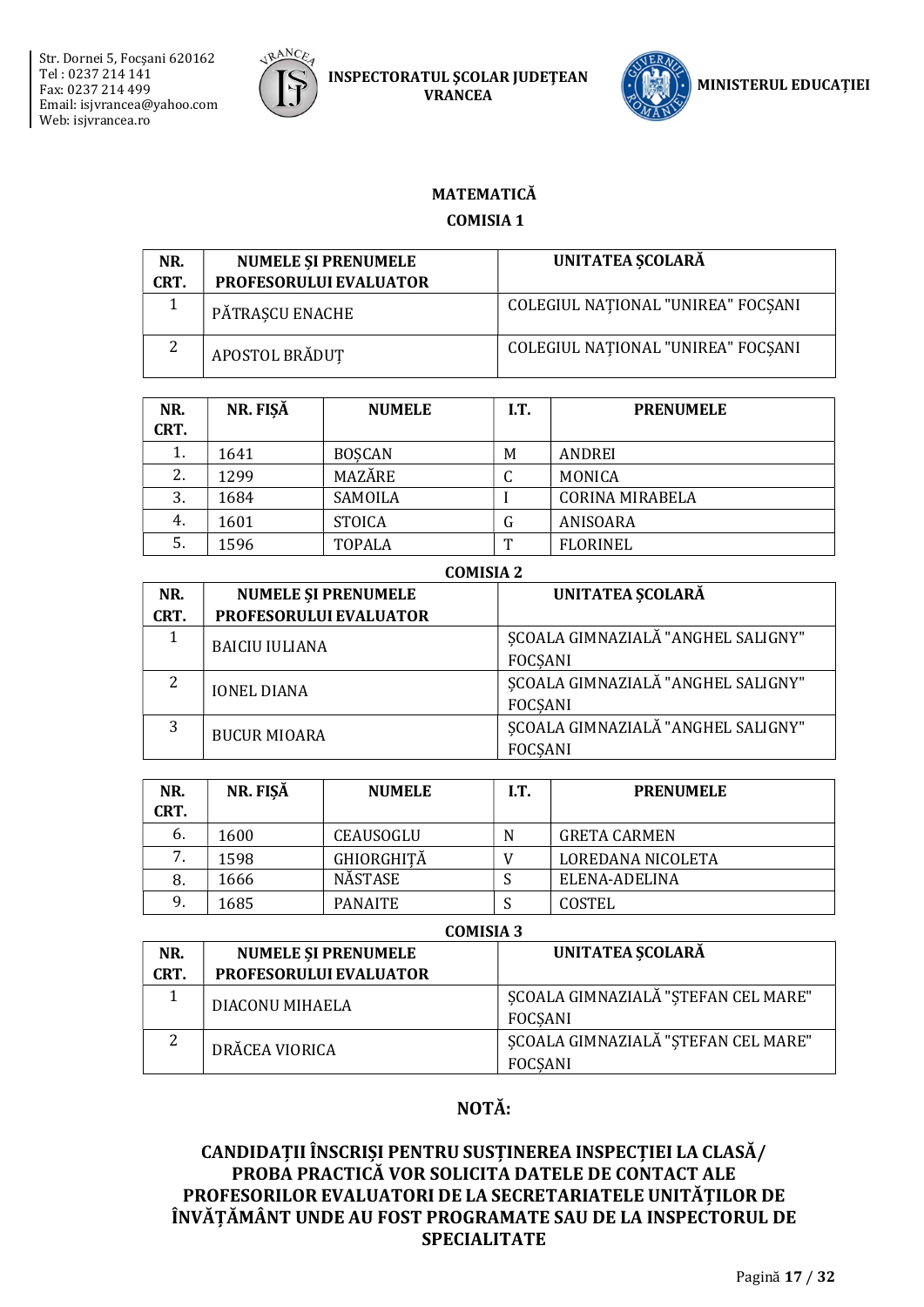



| NR.  | NR. FISĂ | <b>NUMELE</b>  | I.T. | <b>PRENUMELE</b>      |
|------|----------|----------------|------|-----------------------|
| CRT. |          |                |      |                       |
| 10.  | 1594     | <b>CUCOS</b>   | tт   | LIDIA ANGELA          |
| 11.  | 1365     | MÎRZAC         |      | CONSTANTA             |
| 12.  | 1403     | <b>RICIU</b>   |      | <b>IULIA-MĂDĂLINA</b> |
| 13.  | 1690     | <b>SCAUNAS</b> | A    | <b>OVIDIU FABIAN</b>  |

# LIMBA SI LITERATURA ROMANA **COMISIA 1**

| NR.  | <b>NUMELE SI PRENUMELE</b> | UNITATEA SCOLARĂ                                            |
|------|----------------------------|-------------------------------------------------------------|
| CRT. | PROFESORULUI EVALUATOR     |                                                             |
|      | <b>CANAE IULIANA</b>       | COLEGIUL NATIONAL PEDAGOGIC "SPIRU<br><b>HARET" FOCSANI</b> |
| 2    | GHEORGHITĂ CRISTINA        | COLEGIUL NATIONAL PEDAGOGIC "SPIRU<br><b>HARET" FOCSANI</b> |

| NR.  | NR. FISĂ | <b>NUMELE</b>     | I.T. | <b>PRENUMELE</b>        |
|------|----------|-------------------|------|-------------------------|
| CRT. |          |                   |      |                         |
| 1.   | 1873     | DUDA (DOGARU)     | D.G  | <b>MARIA MONICA</b>     |
| 2.   | 1857     | <b>ENACHE</b>     | M    | MIHAELA                 |
| 3.   | 1305     | <b>ENE</b>        | AL   | CARMEN - MARIA          |
| 4.   | 1710     | HOZOC             | N    | <b>CRISTINA MIHAELA</b> |
| 5.   | 1706     | <b>DUMITRACHE</b> | C    | <b>ANDREEA DIANA</b>    |
| 6.   | 1772     | <b>GHINEA</b>     | A    | ANA MARIA               |
| 7.   | 1739     | <b>IVAN</b>       | M    | <b>MIHAELA</b>          |
| 8.   | 1484     | <b>STANCIU</b>    |      | <b>IONELA</b>           |

#### **COMISIA 2**

| NR.<br>CRT. | <b>NUMELE SI PRENUMELE</b><br><b>PROFESORULUI EVALUATOR</b> | UNITATEA SCOLARĂ                   |
|-------------|-------------------------------------------------------------|------------------------------------|
|             | POPOIU JANET                                                | COLEGIUL NAȚIONAL "UNIREA" FOCȘANI |
| 2           | ZGÂBĂRDICI MARIA                                            | COLEGIUL NAȚIONAL "UNIREA" FOCȘANI |

| NR.<br>CRT. | ັ<br>NR. FISA   | <b>NUMELE</b> | m<br> | <b>PRENUMELE</b> |
|-------------|-----------------|---------------|-------|------------------|
| q<br>, .    | 1 2 1 F<br>LJIJ | <b>BÎRSAN</b> | M     | ANDRA CĂTĂLINA   |

# NOTĂ: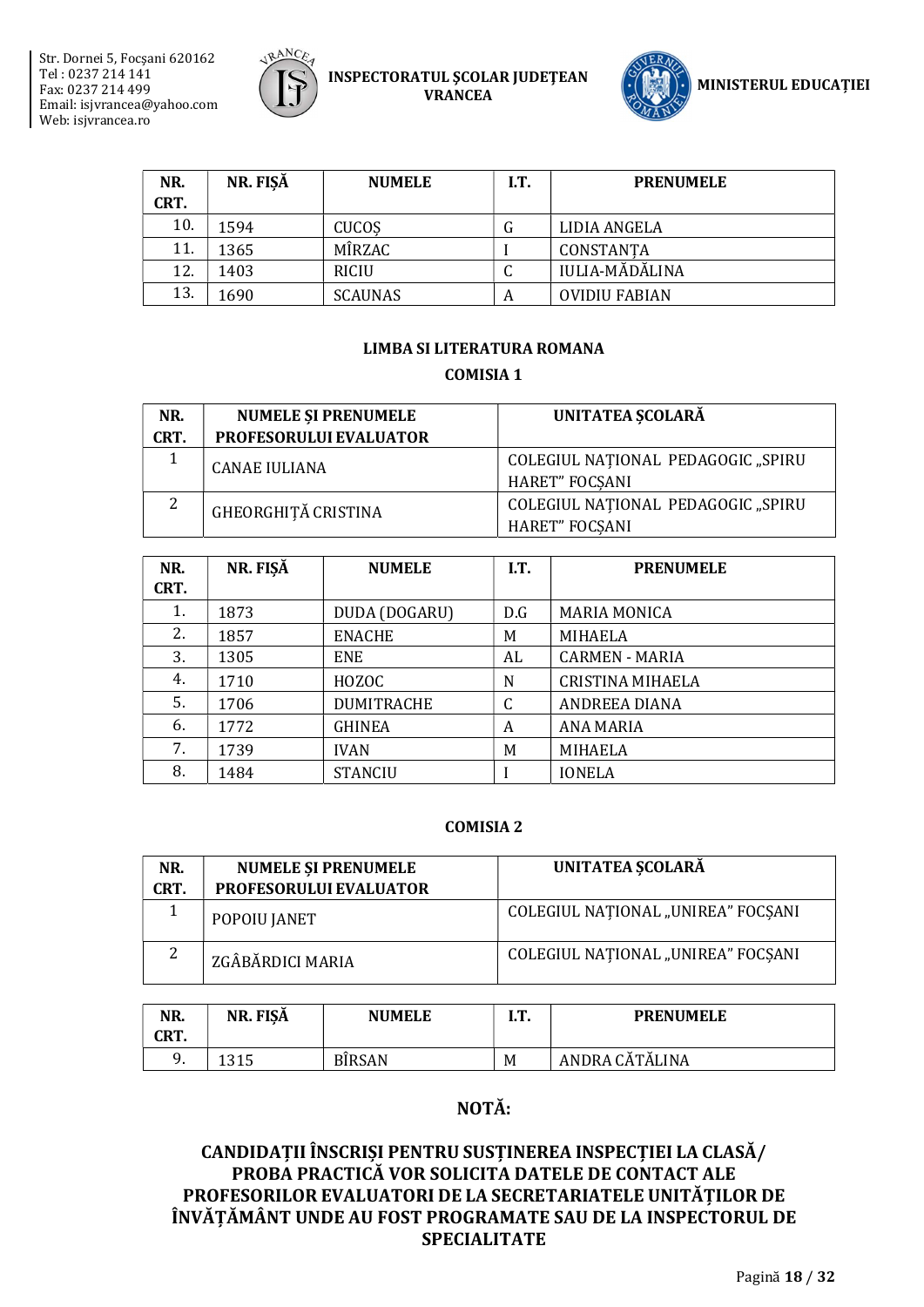



| 10. | 1624 | <b>BOBOCEA</b> | F | <b>BIANCA FLORENTINA</b> |
|-----|------|----------------|---|--------------------------|
| 11. | 1746 | <b>BORS</b>    |   | <b>CARMEN BIANCA</b>     |
| 12. | 1735 | CALCIU         | m | <b>VIORICA</b>           |
| 13. | 1705 | <b>CEAUSU</b>  |   | <b>MARIA CRINA</b>       |
| 14. | 1837 | CHIRIAC        |   | <b>CAMELIA</b>           |
| 15. | 1677 | <b>CITU</b>    | N | <b>VIORICA</b>           |
| 16. | 1635 | <b>DESAGA</b>  |   | <b>CHETRUTA</b>          |

#### **COMISIA 3**

| NR.  | <b>NUMELE SI PRENUMELE</b> | UNITATEA SCOLARĂ                                        |
|------|----------------------------|---------------------------------------------------------|
| CRT. | PROFESORULUI EVALUATOR     |                                                         |
|      | <b>BĂRBOSU POMPILIA</b>    | SCOALA GIMNAZIALĂ "DUILIU ZAMFIRESCU"<br>FOCSANI        |
| ົາ   | <b>AVRAM AURELIA</b>       | SCOALA GIMNAZIALĂ "DUILIU ZAMFIRESCU"<br><b>FOCSANI</b> |

| NR.  | NR. FISĂ | <b>NUMELE</b> | I.T. | <b>PRENUMELE</b> |
|------|----------|---------------|------|------------------|
| CRT. |          |               |      |                  |
| 17.  | 1430     | <b>OCHIUZ</b> |      | <b>BIANCA</b>    |
| 18.  | 1643     | <b>PINTEA</b> | M    | <b>ALINA</b>     |
| 19.  | 1639     | LASCĂR        | Z    | <b>MIRELA</b>    |
| 20.  | 1477     | LOVIN (SOARE) |      | <b>OANA</b>      |
| 21.  | 1785     | MIHAI         | M    | <b>PETRUTA</b>   |
| 22.  | 1645     | MURGULET      | G    | <b>CRISTINA</b>  |
| 23.  | 1632     | <b>NEGUT</b>  | M    | ANCA-ELENA       |

#### **COMISIA 4**

| NR.  | <b>NUMELE ȘI PRENUMELE</b> | UNITATEA SCOLARĂ              |  |
|------|----------------------------|-------------------------------|--|
| CRT. | PROFESORULUI EVALUATOR     |                               |  |
|      | BĂNICĂ TATIANA             | SCOALA GIMNAZIALĂ "OANA-DIANA |  |
|      |                            | <b>RENNEA" FOCSANI</b>        |  |
| 2    | <b>CORBEANU CARMINA</b>    | SCOALA GIMNAZIALĂ "OANA-DIANA |  |
|      |                            | <b>RENNEA" FOCSANI</b>        |  |

| NR.<br>CRT. | NR. FISĂ | <b>NUMELE</b> | I.T. | <b>PRENUMELE</b>       |
|-------------|----------|---------------|------|------------------------|
| 24.         | 1356     | PLESCAN       |      | OANA VIOLETA           |
| 25.         | 1808     | <b>PONEA</b>  | А    | DANIELA-MĂDĂLINA       |
| 26.         | 1472     | ROTARU        | N.   | <b>CRISTINA CORINA</b> |

# NOTĂ: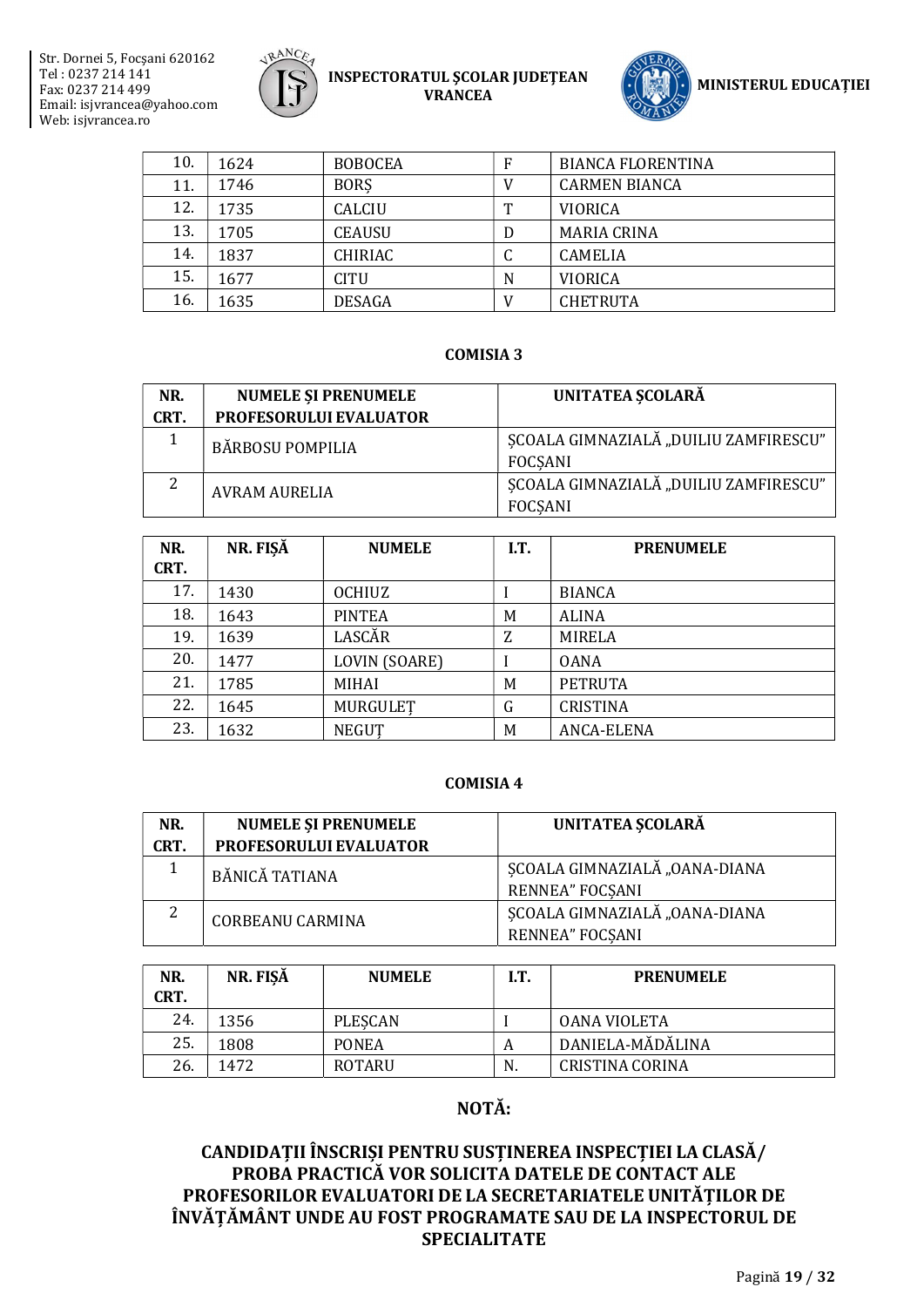



| 27. | 1646 | <b>SANDU</b>   | m | MARIANA             |
|-----|------|----------------|---|---------------------|
| 28. | 1591 | <b>SPÄTARU</b> |   | <b>IONELA</b>       |
| 29. | 1697 | TEODORESCU     |   | LACRAMIOARA IULIANA |
| 30. | 1549 | TITIRE         |   | ALINA - GABRIELA    |

#### LIMBA ȘI LITERATURA FRANCEZĂ

#### **COMISIA 1**

| NR.<br>CRT. | <b>NUMELE SI PRENUMELE</b><br>PROFESORULUI EVALUATOR | UNITATEA SCOLARĂ                                 |
|-------------|------------------------------------------------------|--------------------------------------------------|
|             | HORDUNĂ TATIANA                                      | SCOALA GIMNAZIALĂ "ION BASGAN"<br><b>FOCSANI</b> |
|             | DIMA ALINA                                           | SCOALA GIMNAZIALĂ "ION BASGAN"<br><b>FOCSANI</b> |

| NR.<br>CRT. | NR. FIŞĂ | <b>NUMELE</b>    | I.T. | <b>PRENUMELE</b>    |
|-------------|----------|------------------|------|---------------------|
| 1.          | 1446     | <b>CHERCIU</b>   | V    | <b>AURICA</b>       |
|             | 1347     | <b>DRAGOMIR</b>  | СC   | SILVIA NATALIA      |
| 3           | 1737     | <b>GHEBUS</b>    | N    | RALUCA MARCELA      |
| 4           | 1769     | <b>PARASCHIV</b> |      | <b>NICOLETA</b>     |
|             | 1607     | RADU             | S    | <b>CORINA CRINA</b> |
| 6           | 1699     | <b>RADU</b>      | D    | ELENA LILIA         |

# LIMBA ȘI LITERATURA ENGLEZĂ

#### **COMISIA 1**

| NR.  | <b>NUMELE ȘI PRENUMELE</b> | UNITATEA SCOLARĂ          |
|------|----------------------------|---------------------------|
| CRT. | PROFESORULUI EVALUATOR     |                           |
|      | <b>GURGU MARILENA</b>      | COLEGIUL ECONOMIC "MIHAIL |
|      |                            | KOGĂLNICEANU" FOCSANI     |
| 2    | VLĂSCEANU ROXANA           | COLEGIUL ECONOMIC "MIHAIL |
|      |                            | KOGĂLNICEANU" FOCSANI     |

| NR.<br>CRT. | NR. FISĂ | <b>NUMELE</b>  | I.T. | <b>PRENUMELE</b> |
|-------------|----------|----------------|------|------------------|
| 1.          | 1821     | <b>BUCĂ</b>    |      | NICOLETA-GIANINA |
| 2.          | 1756     | CIOARA         |      | ANISOARA         |
| 3.          | 1708     | <b>CIOAREC</b> | TC   | MARIA-CRISTINA   |
| 4.          | 1729     | <b>HARABOR</b> | G    | <b>SILVIA</b>    |

# NOTĂ: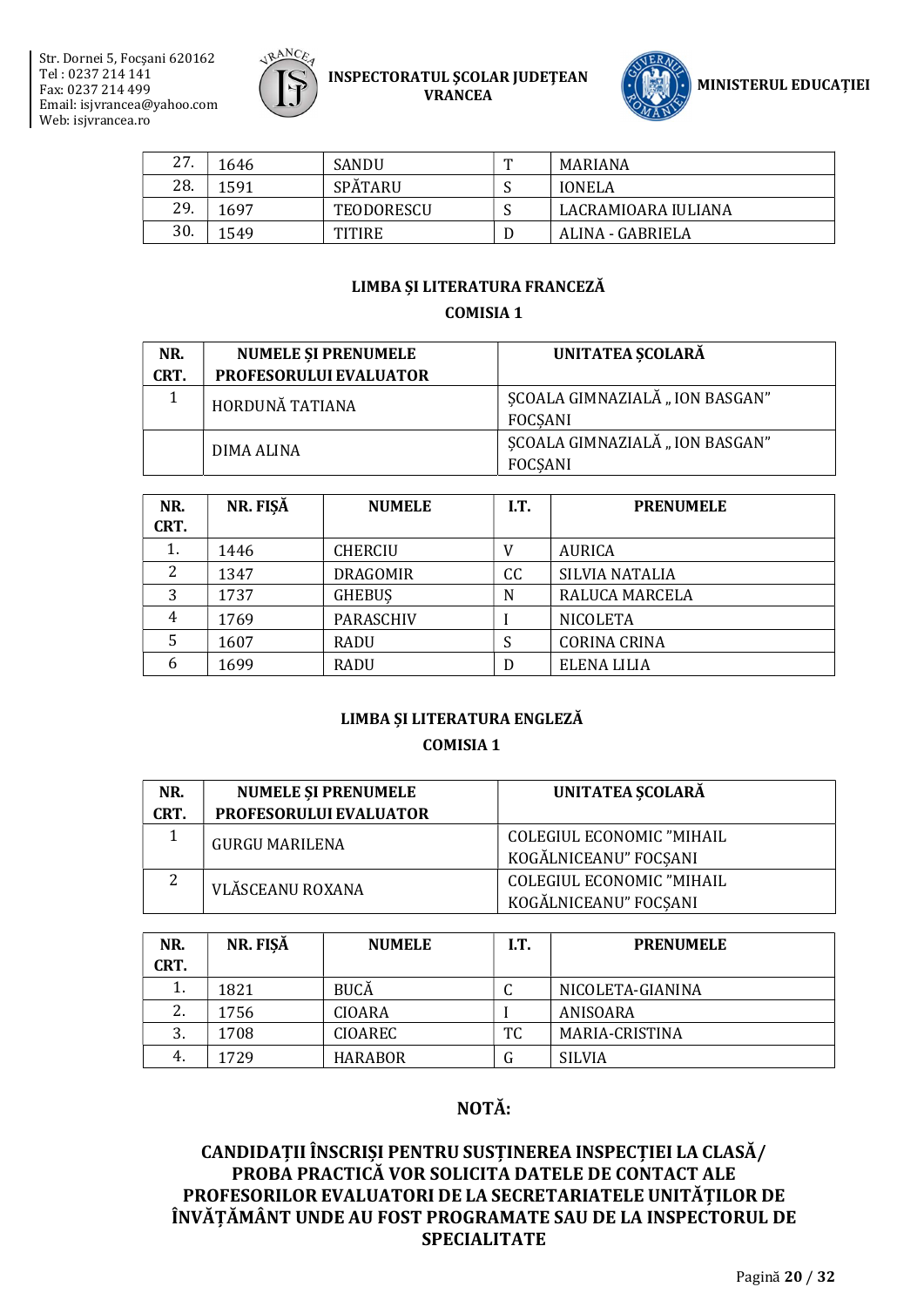



| 5.  | 1693 | LĂDARU  | ີ | <b>DANIEL CRISTI</b>  |
|-----|------|---------|---|-----------------------|
| b.  | 1455 | LUPU    |   | <b>FLORINA CORINA</b> |
| . . | 1488 | ROSCA   |   | FLORENTINA            |
| 8.  | 1856 | TIPLICĂ |   | RALUCA                |

#### COMISIA 2

| NR.  | <b>NUMELE ȘI PRENUMELE</b>    | UNITATEA SCOLARĂ                   |
|------|-------------------------------|------------------------------------|
| CRT. | <b>PROFESORULUI EVALUATOR</b> |                                    |
|      | <b>GURGU MARILENA</b>         | COLEGIUL NATIONAL PEDAGOGIC "SPIRU |
|      |                               | <b>HARET" FOCSANI</b>              |
| 2    | VLĂSCEANU ROXANA              | COLEGIUL NATIONAL PEDAGOGIC "SPIRU |
|      |                               | HARET" FOCSANI                     |

| NR.  | NR. FISĂ | <b>NUMELE</b> | I.T.      | <b>PRENUMELE</b>     |
|------|----------|---------------|-----------|----------------------|
| CRT. |          |               |           |                      |
| 9.   | 1673     | APOSTOLIE     | A         | ANA MARIA            |
| 10.  | 1809     | <b>BÎLCAN</b> |           | <b>IRINA</b>         |
| 11.  | 1783     | <b>ILIE</b>   | <b>PP</b> | <b>ANDREEA MARIA</b> |
| 12.  | 1787     | LĂBUNT        | ◠         | MIHAELA              |
| 13.  | 1680     | <b>OPREA</b>  |           | <b>SIMONA</b>        |
| 14.  | 1659     | PANĂ          | V         | <b>GEORGIANA</b>     |
| 15.  | 1744     | SASU          | G         | ALEXANDRA MARIA      |
| 16.  | 1576     | VAJAIAN       | G         | <b>GABRIELA</b>      |

# LIMBA GERMANA MODERNA COMISIA 1

| NR.  | <b>NUMELE ȘI PRENUMELE</b>    | <b>UNITATEA SCOLARĂ</b>            |
|------|-------------------------------|------------------------------------|
| CRT. | <b>PROFESORULUI EVALUATOR</b> |                                    |
|      | <b>POGON LAURA</b>            | COLEGIUL NATIONAL "UNIREA" FOCSANI |
|      | <b>SAVIN ICA ROXANA</b>       | COLEGIUL NATIONAL "UNIREA" FOCSANI |

| NR.<br>CRT. | ັ<br>NR. FISA | <b>NUMELE</b> | m<br> | <b>PRENUMELE</b> |
|-------------|---------------|---------------|-------|------------------|
| . .         | 1741          | GRAMA         | n     | ADNREEA-IULIANA  |

# NOTĂ: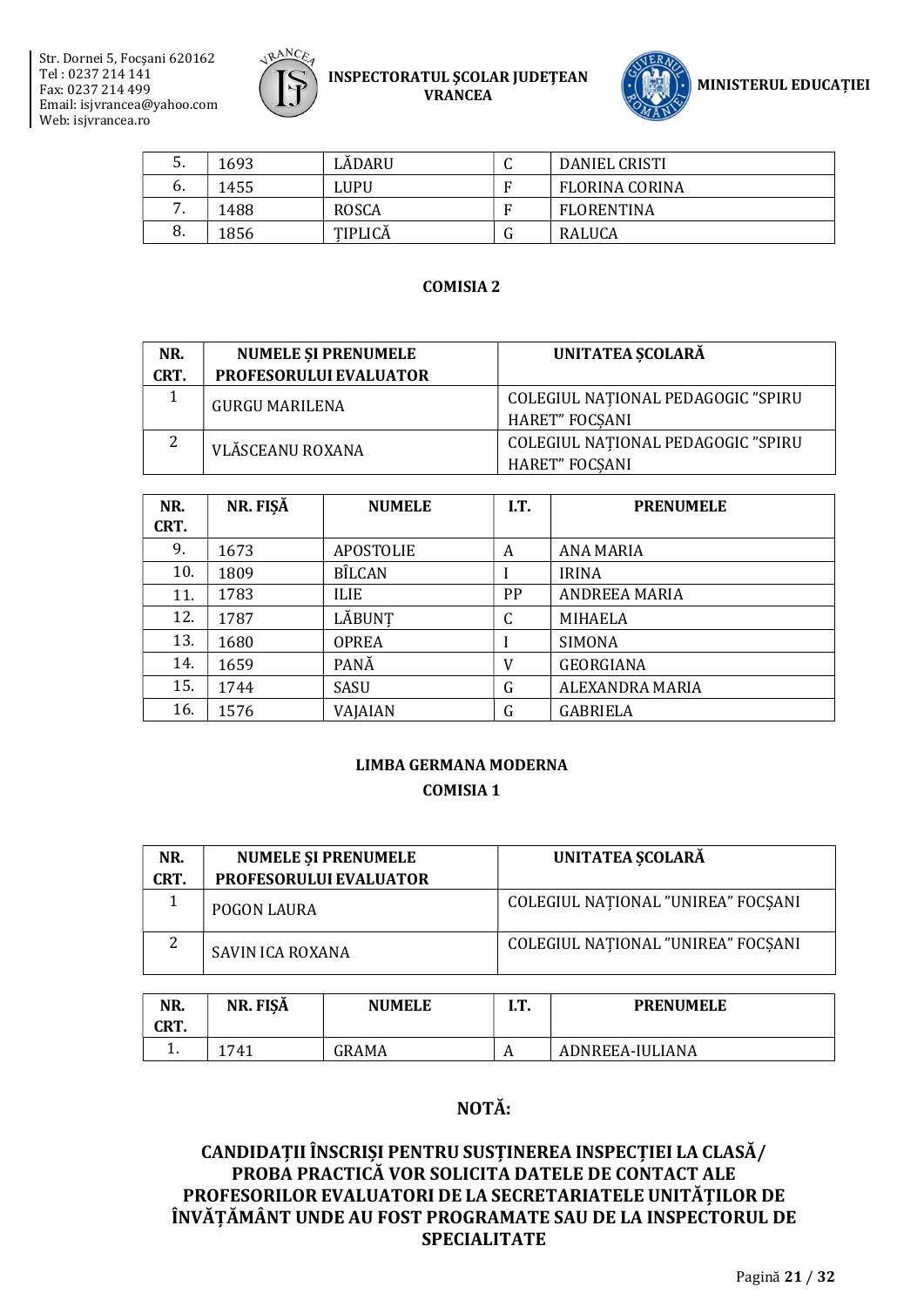



# **FIZICĂ**

# **COMISIA1**

| NR.<br>CRT. | <b>NUMELE ȘI PRENUMELE</b><br>PROFESORULUI EVALUATOR | UNITATEA SCOLARĂ                    |
|-------------|------------------------------------------------------|-------------------------------------|
|             | DUMBRAVĂ LIDIA                                       | COLEGIUL TEHNIC "ION MINCU" FOCSANI |
| 2           | PROFIROIU CARMEN                                     | COLEGIUL TEHNIC "ION MINCU" FOCSANI |

| NR.<br>CRT. | NR. FISĂ | <b>NUMELE</b>   | I.T. | <b>PRENUMELE</b>       |
|-------------|----------|-----------------|------|------------------------|
|             | 1725     | <b>COMAN</b>    | D    | <b>DANIELA</b>         |
|             | 1416     | <b>DANTIS</b>   |      | <b>MIHAELA</b>         |
| 3           | 1652     | <b>MUNTEANU</b> | u    | SIMONA IULIANA         |
| 4           | 1651     | <b>TOMA</b>     | D    | ANDREEA-SIMONA         |
|             | 1583     | VASILE          | M    | <b>ADRIAN FLORINEL</b> |

# **ISTORIE COMISIA 1**

| NR.<br>CRT. | <b>NUMELE SI PRENUMELE</b><br>PROFESORULUI EVALUATOR | UNITATEA SCOLARĂ                                     |
|-------------|------------------------------------------------------|------------------------------------------------------|
|             | MOCANU CĂTĂLIN MARIUS                                | SCOALA GIMNAZIALĂ "ANGHEL SALIGNY"<br><b>FOCSANI</b> |
| 2           | <b>BURDUJAN NICUTA</b>                               | SCOALA GIMNAZIALĂ "ANGHEL SALIGNY"<br><b>FOCSANI</b> |

| NR.<br>CRT. | NR. FISĂ | <b>NUMELE</b>  | I.T. | <b>PRENUMELE</b>   |
|-------------|----------|----------------|------|--------------------|
| 1.          | 1748     | <b>BASMA</b>   | M    | <b>BOGDAN</b>      |
| 2           | 1295     | <b>BRATU</b>   | V    | MARIANA-LOREDANA   |
| 3           | 1728     | CAUTIS         | T    | ANDREEA LAVINIA    |
| 4           | 1860     | <b>CHIRILA</b> | т    | <b>TITI FLORIN</b> |
| 5           | 1312     | <b>ENACHE</b>  |      | <b>JEAN SORIN</b>  |
| 6           | 1447     | <b>MARIN</b>   | G    | RONALDO            |
|             | 1858     | <b>MINEA</b>   |      | <b>IONEL</b>       |

# NOTĂ: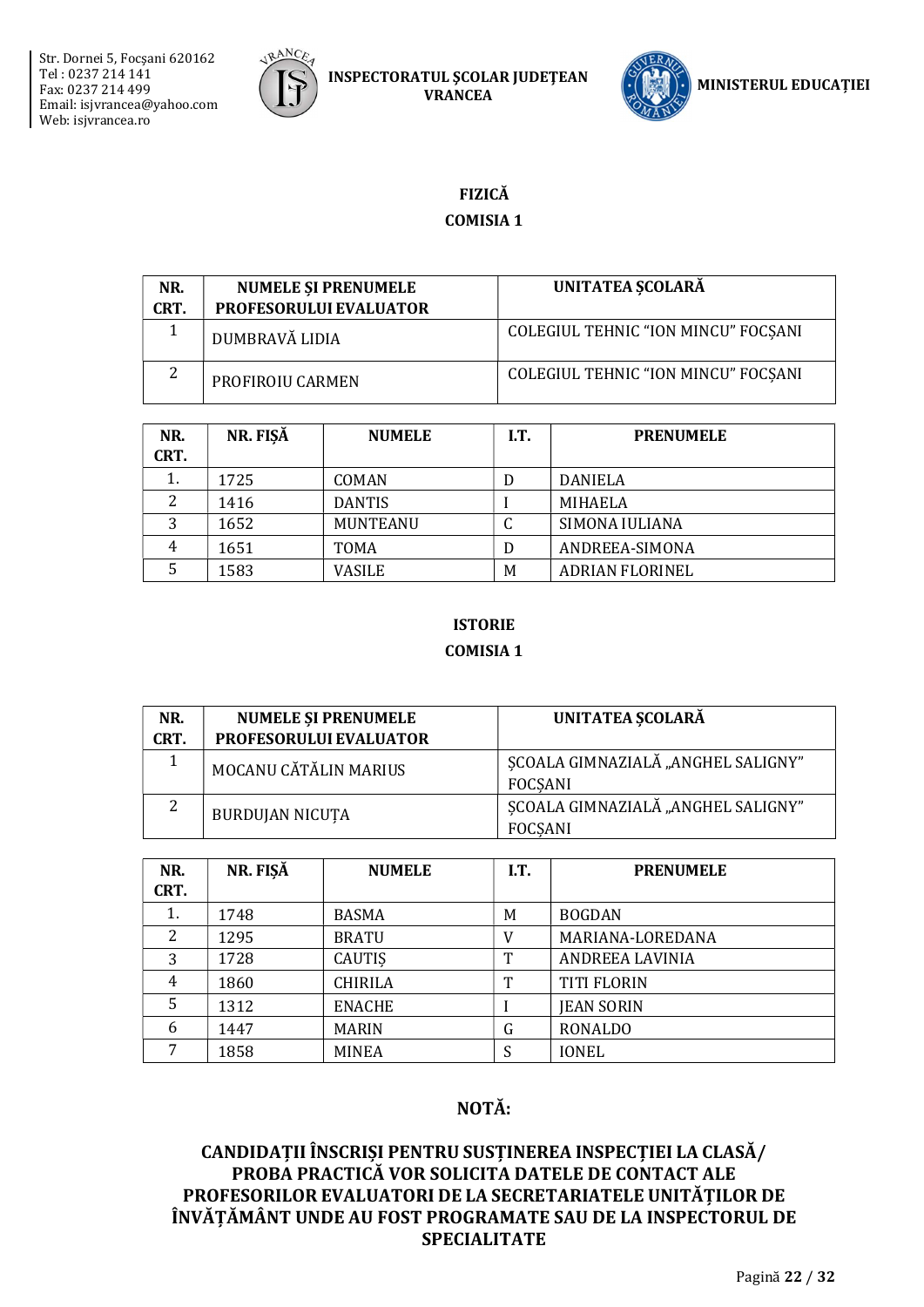



|    | 1368 | <b>NOAPTES</b> |           | <b>IONUT ALEXANDRU</b> |
|----|------|----------------|-----------|------------------------|
|    | 1608 | PICIORUS       | <b>FM</b> | ANDREI-IOAN            |
| 10 | 1425 | <b>SAVA</b>    | lт        | CRISTINEL              |
| 11 | 1319 | MĂCINIC        |           | MARIANA                |
| 12 | 1828 | TÎLVĂR         | lт        | ADRIAN DANIEL          |

#### **CONTACT:**

#### TELEFON 0745513776 - MOCANU CĂTĂLIN MARIUS

## EDUCAȚIE SOCIALĂ **COMISIA 1**

| NR.<br>CRT. | <b>NUMELE SI PRENUMELE</b><br>PROFESORULUI EVALUATOR | UNITATEA ȘCOLARĂ                                     |
|-------------|------------------------------------------------------|------------------------------------------------------|
|             | MOCANU CĂTĂLIN MARIUS                                | SCOALA GIMNAZIALĂ "ANGHEL SALIGNY"<br><b>FOCSANI</b> |
|             | <b>BURDUJAN NICUTA</b>                               | SCOALA GIMNAZIALĂ "ANGHEL SALIGNY"<br><b>FOCSANI</b> |

| NR.            | NR. FIŞĂ | <b>NUMELE</b> | I.T. | <b>PRENUMELE</b>       |
|----------------|----------|---------------|------|------------------------|
| CRT.           |          |               |      |                        |
| 1.             | 1676     | ANUTOIU       | C    | FĂNICĂ                 |
| $\overline{2}$ | 1794     | <b>BRATU</b>  | S    | <b>ALINA</b>           |
| 3              | 1305     | <b>ENE</b>    | AL   | CARMEN - MARIA         |
| 4              | 1814     | GROZA         | D    | SIMONA-ALINA           |
| 5              | 1310     | IACOB         | V    | LILIANA                |
| 6              | 1401     | TRIFAN- HEREA |      | CARLA AMALIA           |
| 7              | 1314     | <b>POPA</b>   | C    | <b>GIANINA DANIELA</b> |
| 8              | 1332     | POROȘNICU     | G    | <b>SORIN</b>           |
| 9              | 1286     | <b>RICIU</b>  | V    | CONSTANTIN             |

# NOTĂ: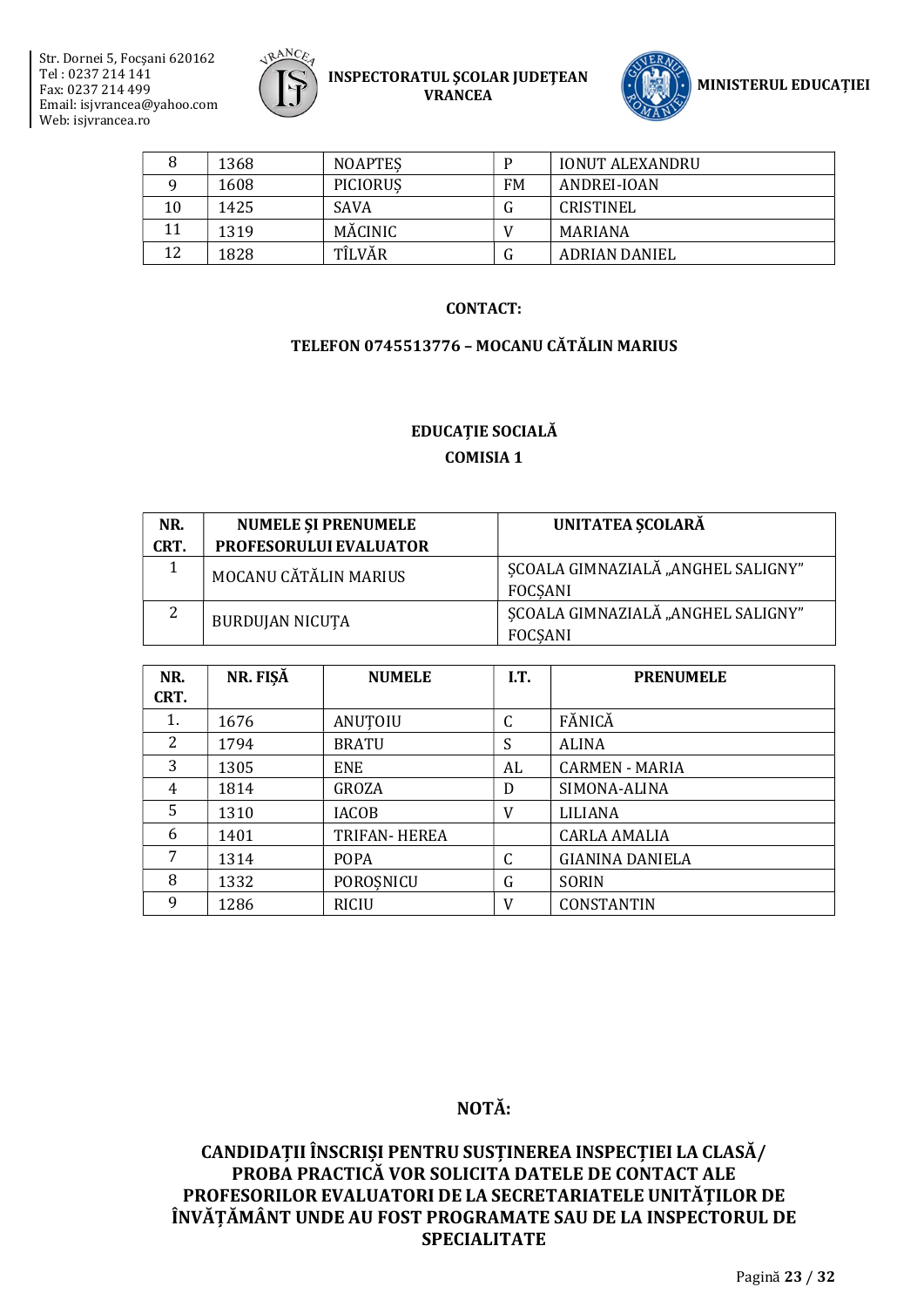



## ECONOMIE, EDUCATIE ANTREPRENORIALA, ECONOMIE APLICATA SI EDUCATIE SOCIALA - EDUCATIE **ECONOMICO - FINANCIARA COMISIA 1**

| NR.  | <b>NUMELE SI PRENUMELE</b>    | <b>UNITATEA SCOLARĂ</b>                              |
|------|-------------------------------|------------------------------------------------------|
| CRT. | <b>PROFESORULUI EVALUATOR</b> |                                                      |
|      | TOIA DENIZA                   | <b>COLEGIUL TEHNIC AUTO "TRAIAN VUIA"</b><br>FOCSANI |
|      | <b>VISAN MAUSI</b>            | COLEGIUL TEHNIC AUTO "TRAIAN VUIA"<br><b>FOCSANI</b> |

| NR.<br>CRT. | NR. FIŞĂ | <b>NUMELE</b>    | I.T. | <b>PRENUMELE</b>          |
|-------------|----------|------------------|------|---------------------------|
| 1.          | 1275     | <b>HRISTACHE</b> | R    | CORINA-MIHAELA            |
| 2           | 1800     | <b>MARCU</b>     |      | MARILENA                  |
| 3           | 1788     | <b>PUFLEA</b>    | T.   | ELENA CRISTINA            |
| 4           | 1703     | RUSU             |      | <b>DIANA</b>              |
| 5           | 1815     | <b>SANDU</b>     | D    | MARIUS-LEONDARD           |
| 6           | 1674     | <b>TOADER</b>    | G    | <b>FLORIN AURELIAN</b>    |
| 7           | 1802     | <b>VOINEA</b>    |      | MANUELA-LUMINITA-CRENGUTA |

#### **CONTACT: TELEFON 0740450758 - VISAN MAUSI**

# **GEOGRAFIE**

#### **COMISIA 1**

| NR.  | <b>NUMELE SI PRENUMELE</b>    | UNITATEA SCOLARĂ                   |
|------|-------------------------------|------------------------------------|
| CRT. | <b>PROFESORULUI EVALUATOR</b> |                                    |
|      | SĂCRIERU DĂNUȚ                | COLEGIUL NATIONAL PEDAGOGIC "SPIRU |
|      |                               | <b>HARET" FOCSANI</b>              |
| 2    | <b>BURLACU DIANA</b>          | COLEGIUL NATIONAL PEDAGOGIC "SPIRU |
|      |                               | <b>HARET" FOCSANI</b>              |

| NR.<br>CRT. | NR. FISĂ | <b>NUMELE</b>    | I.T. | <b>PRENUMELE</b>     |
|-------------|----------|------------------|------|----------------------|
| <b>.</b>    | 1817     | <b>CHIRILĂ</b>   | A    | VALENTINA-ANTONELA   |
|             | 1829     | DOBRINOIU        |      | <b>GABRIEL IONUT</b> |
|             | 1323     | STRATTON-ANDRIES | AΜ   | HONOR-MARIA          |

# NOTĂ: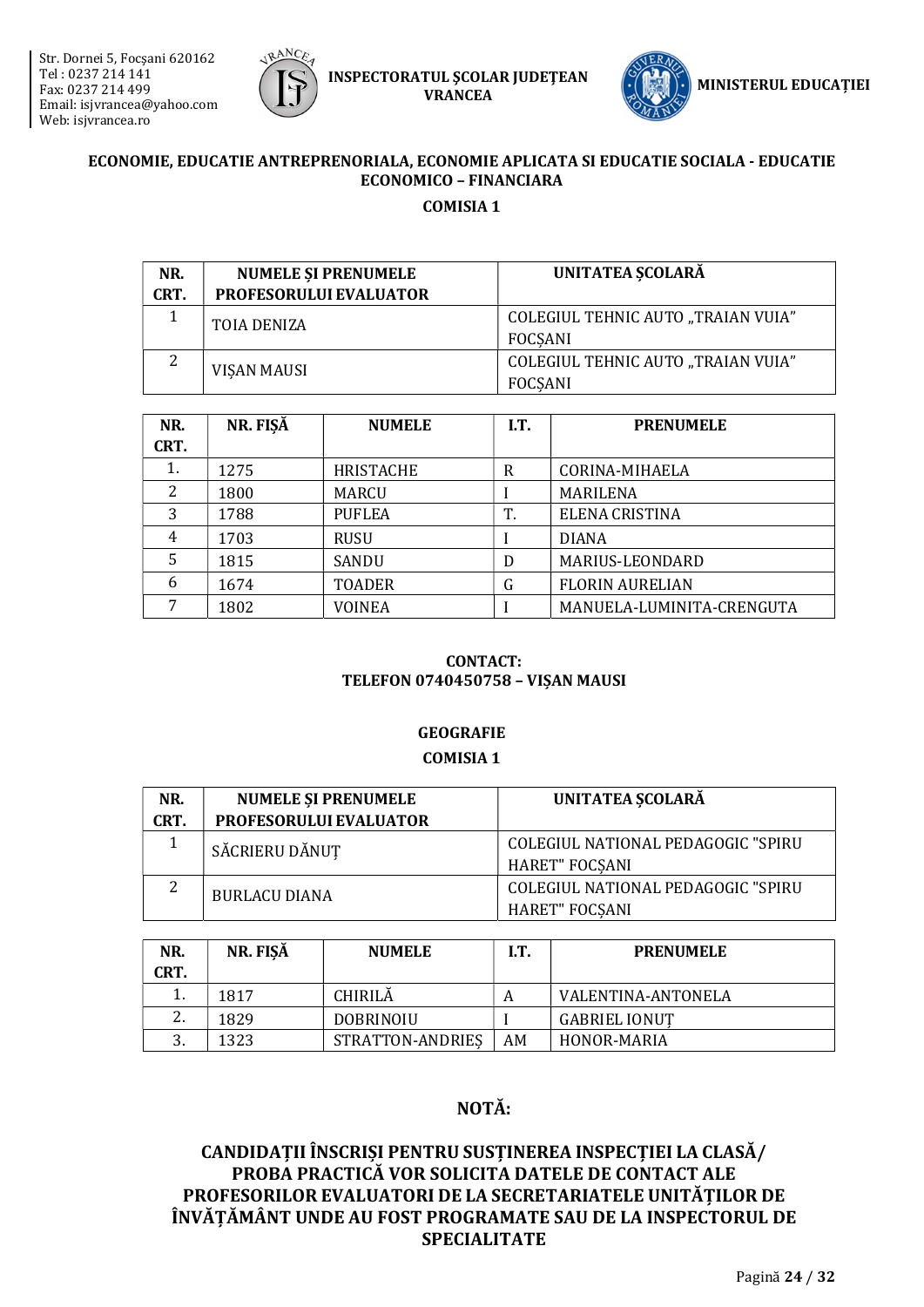



#### **COMISIA 2**

| NR.<br>CRT. | <b>NUMELE SI PRENUMELE</b><br><b>PROFESORULUI EVALUATOR</b> | UNITATEA SCOLARĂ                                       |
|-------------|-------------------------------------------------------------|--------------------------------------------------------|
|             | <b>VASILE OVIDIU ALLEN</b>                                  | LICEUL TEORETIC "DUILIU ZAMFIRESCU"<br><b>ODOBESTI</b> |
| ົາ          | <b>IONESCU DANIELA</b>                                      | LICEUL TEORETIC "DUILIU ZAMFIRESCU"<br><b>ODOBESTI</b> |

| NR.<br>CRT. | NR. FISĂ | <b>NUMELE</b>    | I.T. | <b>PRENUMELE</b> |
|-------------|----------|------------------|------|------------------|
| 4.          | 1352     | SALI             | ີ    | SIMONA           |
| .כ          | 1311     | <b>TRANDAFIR</b> | А    | FLORENTINA       |

#### PSIHOPEDAGOGIE SPECIALA

#### **COMISIA 1**

| NR.<br>CRT. | <b>NUMELE ȘI PRENUMELE</b><br><b>PROFESORULUI EVALUATOR</b> | UNITATEA SCOLARĂ            |
|-------------|-------------------------------------------------------------|-----------------------------|
|             | CHERCIU IOANA                                               | CSEI "ELENA DOAMNA" FOCSANI |
|             | VIDA GABRIELA                                               | CSEI "ELENA DOAMNA" FOCSANI |

| NR.<br>CRT. | NR. FISĂ | <b>NUMELE</b>  | I.T. | <b>PRENUMELE</b>        |
|-------------|----------|----------------|------|-------------------------|
| 1.          | 1306     | <b>BLENDEA</b> | M    | <b>FLORINELA</b>        |
| 2.          | 1819     | <b>DINU</b>    | V    | <b>MONA</b>             |
| 3.          | 1707     | <b>RUS</b>     | DI   | ANA-MARIA-DANIELA       |
| 4.          | 1289     | <b>RUSU</b>    |      | <b>GEORGIANA MONICA</b> |
| 5.          | 1589     | TÎRLEA         | CG   | CRISTINA-ANDREEA        |

#### **COMISIA 2**

| NR.  | <b>NUMELE SI PRENUMELE</b>    | UNITATEA SCOLARĂ |
|------|-------------------------------|------------------|
| CRT. | <b>PROFESORULUI EVALUATOR</b> |                  |
|      | ANDREIU VIRGINICA             | CSEI MĂICĂNESTI  |
|      | <b>MAFTEI NINA</b>            | CSEI MĂICĂNESTI  |

# NOTĂ: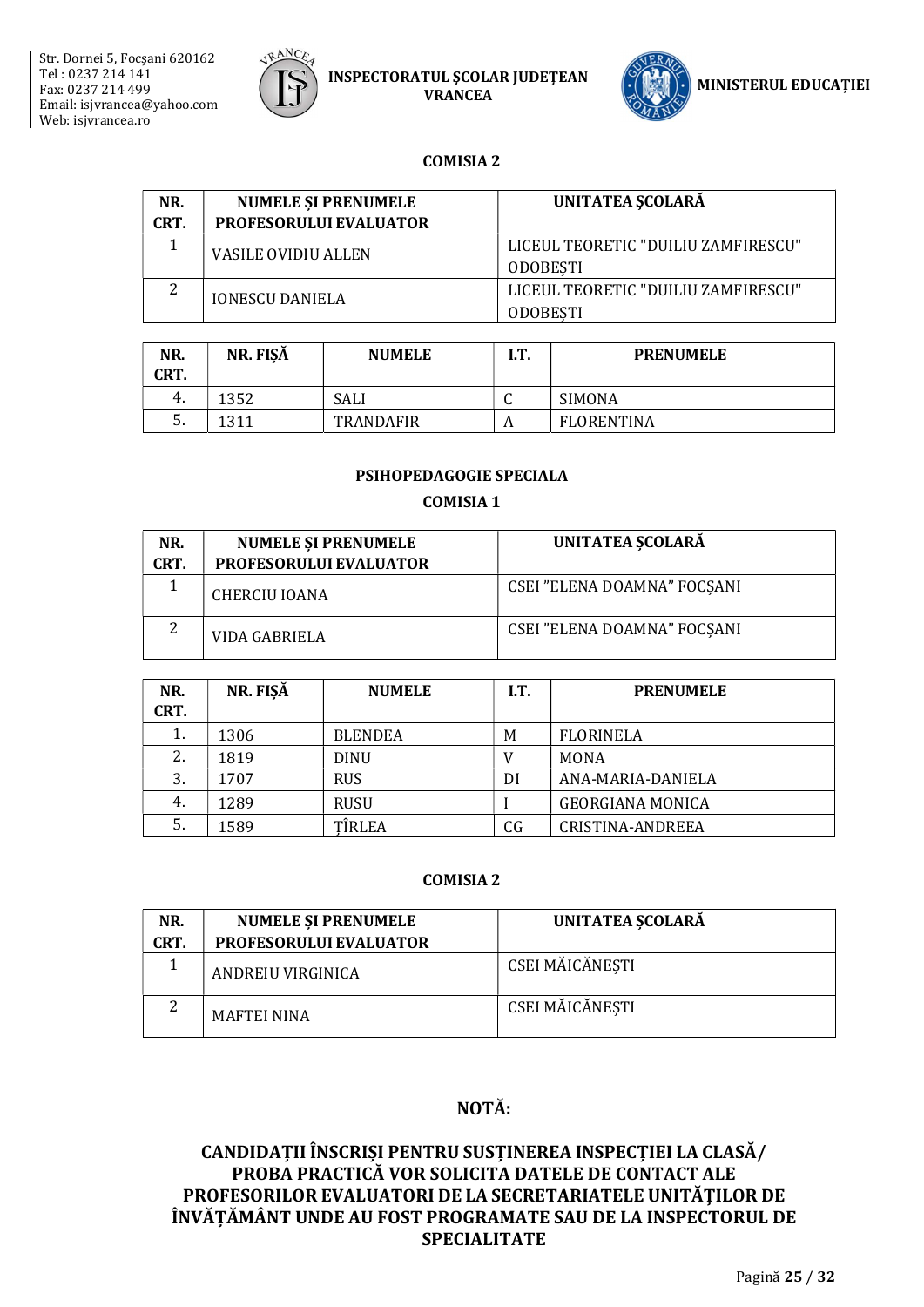$\mathbf{r}$ 



INSPECTORATUL ŞCOLAR JUDEŢEAN VRANCEA



| 3           | VIDA GABRIELA |                   | CSEI MĂICĂNEȘTI |                      |
|-------------|---------------|-------------------|-----------------|----------------------|
| NR.<br>CRT. | NR. FIŞĂ      | <b>NUMELE</b>     | I.T.            | <b>PRENUMELE</b>     |
| 6.          | 1408          | <b>VISAN</b>      | G               | RAMONA               |
| 7.          | 1321          | <b>CHIVU</b>      |                 | RODICA SIMONA        |
| 8.          | 1274          | <b>DUMITRESCU</b> | S               | <b>CLAUDIA MAGDA</b> |
| 9.          | 1308          | <b>SERBAN</b>     | N               | MARICELA             |
| 10.         | 1320          | <b>STEFAN</b>     | S               | <b>FLORENTA</b>      |
| 11.         | 1367          | VRINCEANU         | R               | <b>DIDINA</b>        |
| 12.         | 1296          | VRÎNCEANU         | M               | ALINA GEORGIANA      |

# TERAPIA EDUCATIONALA COMPLEXA SI INTEGRATA (EDUCATOARE, INVATATORI, INVATATORI - EDUCATORI) COMISIA 1

| NR.  | <b>NUMELE ȘI PRENUMELE</b> | UNITATEA SCOLARĂ |
|------|----------------------------|------------------|
| CRT. | PROFESORULUI EVALUATOR     |                  |
|      | VIDA GABRIELA              | CSEI MĂICĂNESTI  |
| 2    | ANDREIU VIRGINCA           | CSEI MĂICĂNESTI  |
| 3    | <b>MAFTEI NINA</b>         | CSEI MĂICĂNESTI  |

| NR.<br>CRT. | NR. FIŞĂ | <b>NUMELE</b>  | I.T. | <b>PRENUMELE</b> |
|-------------|----------|----------------|------|------------------|
| <b>.</b>    | 1297     | AGAPIE         | G    | LENUTA           |
|             | 1362     | <b>IFROSIE</b> | R    | RADITA           |
|             | 1297     | <b>AGAPIE</b>  | G    | LENUTA           |
| 4           | 1362     | <b>IFROSIE</b> | R    | RADITA           |

# NOTĂ: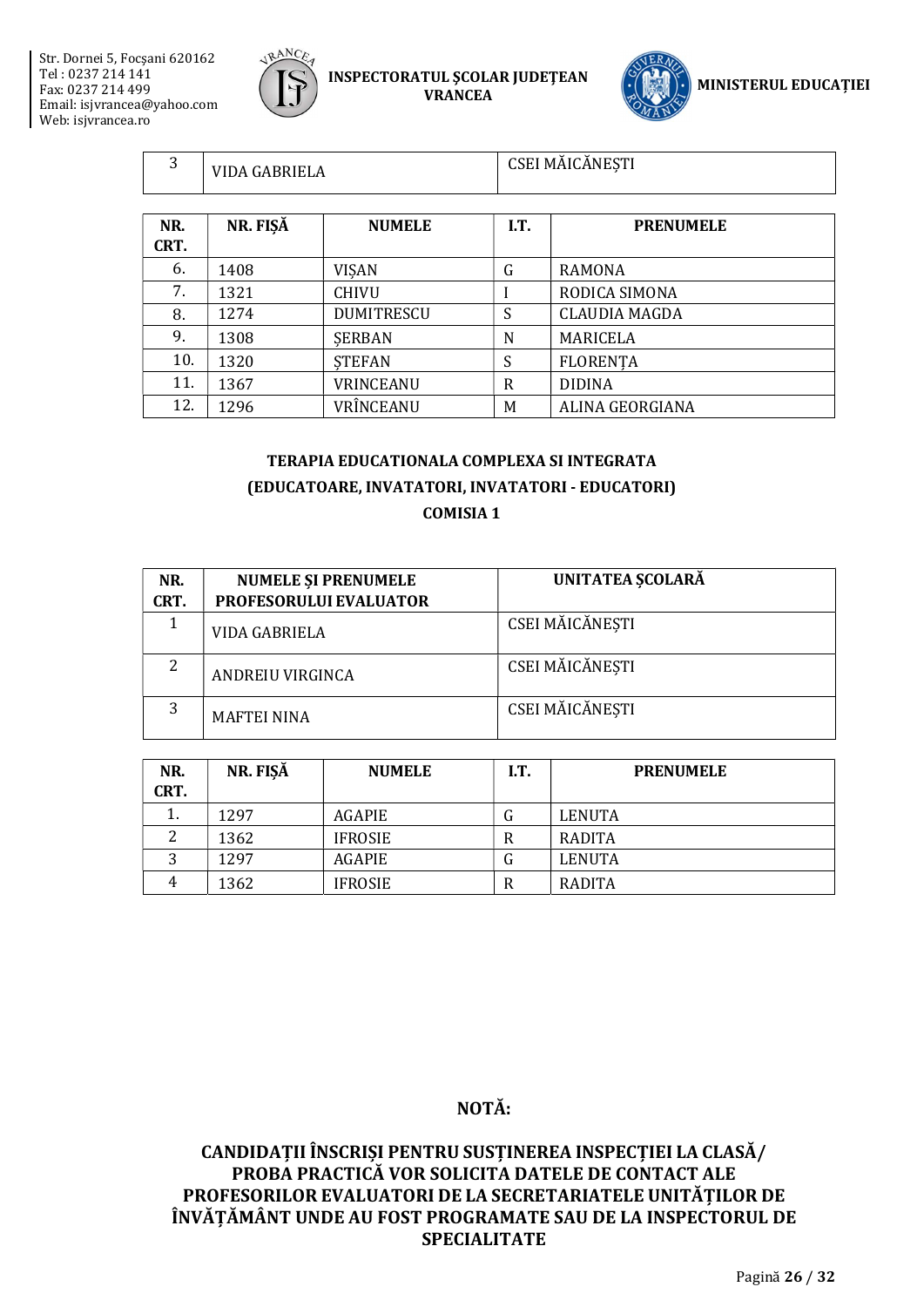



#### **CONSILIERE PSIHOPEDAGOGICA**

**COMISIA 1** 

| NR.  | <b>NUMELE ȘI PRENUMELE</b>    | UNITATEA SCOLARĂ                                      |
|------|-------------------------------|-------------------------------------------------------|
| CRT. | <b>PROFESORULUI EVALUATOR</b> |                                                       |
|      | VIDA GABRIELA                 | SCOALA GIMNAZIALĂ "STEFAN CEL MARE"<br><b>FOCSANI</b> |
| 2    | <b>GOLEANU CORNEL</b>         | SCOALA GIMNAZIALĂ "STEFAN CEL MARE"<br><b>FOCSANI</b> |

| NR.<br>CRT. | NR. FIŞĂ | <b>NUMELE</b> | I.T. | <b>PRENUMELE</b> |
|-------------|----------|---------------|------|------------------|
|             | 1288     | MANOLACHE     |      | MIHAELA          |
|             | 1279     | MARINESCU     |      | AMALIA-GABRIELA  |

# **EDUCAȚIE FIZICĂ ȘI SPORT COMISIA 1**

| NR.  | <b>NUMELE ȘI PRENUMELE</b>    | UNITATEA SCOLARĂ                                  |
|------|-------------------------------|---------------------------------------------------|
| CRT. | <b>PROFESORULUI EVALUATOR</b> |                                                   |
|      | TUDOSE FLORIN                 | SCOALA GIMN. "OANA DIANA RENEA"<br>FOCSANI        |
|      | <b>LOVIN ADRIAN</b>           | SCOALA GIMN. "OANA DIANA RENEA"<br><b>FOCSANI</b> |

| NR.<br>CRT. | NR. FISĂ | <b>NUMELE</b>   | I.T. | <b>PRENUMELE</b>       |
|-------------|----------|-----------------|------|------------------------|
| 1.          | 1768     | ALECSANDRESCU   | C    | PAUL BOGDAN            |
| 2.          | 1704     | AMĂRIUTEI       | ⌒    | DIANA-IULIANA          |
| 3.          | 1836     | <b>BARBU</b>    |      | ALEXANDRU-IONUT        |
| 4.          | 1656     | <b>BEJAN</b>    | D    | <b>MARICICA</b>        |
| 5.          | 1604     | <b>BOGDAN</b>   | M    | MARIAN-DĂNUT           |
| 6.          | 1776     | <b>BUCATARU</b> |      | <b>OCTAVIAN ION</b>    |
| 7.          | 1454     | <b>CIUPITU</b>  |      | <b>CRISTIAN MARIAN</b> |

# NOTĂ: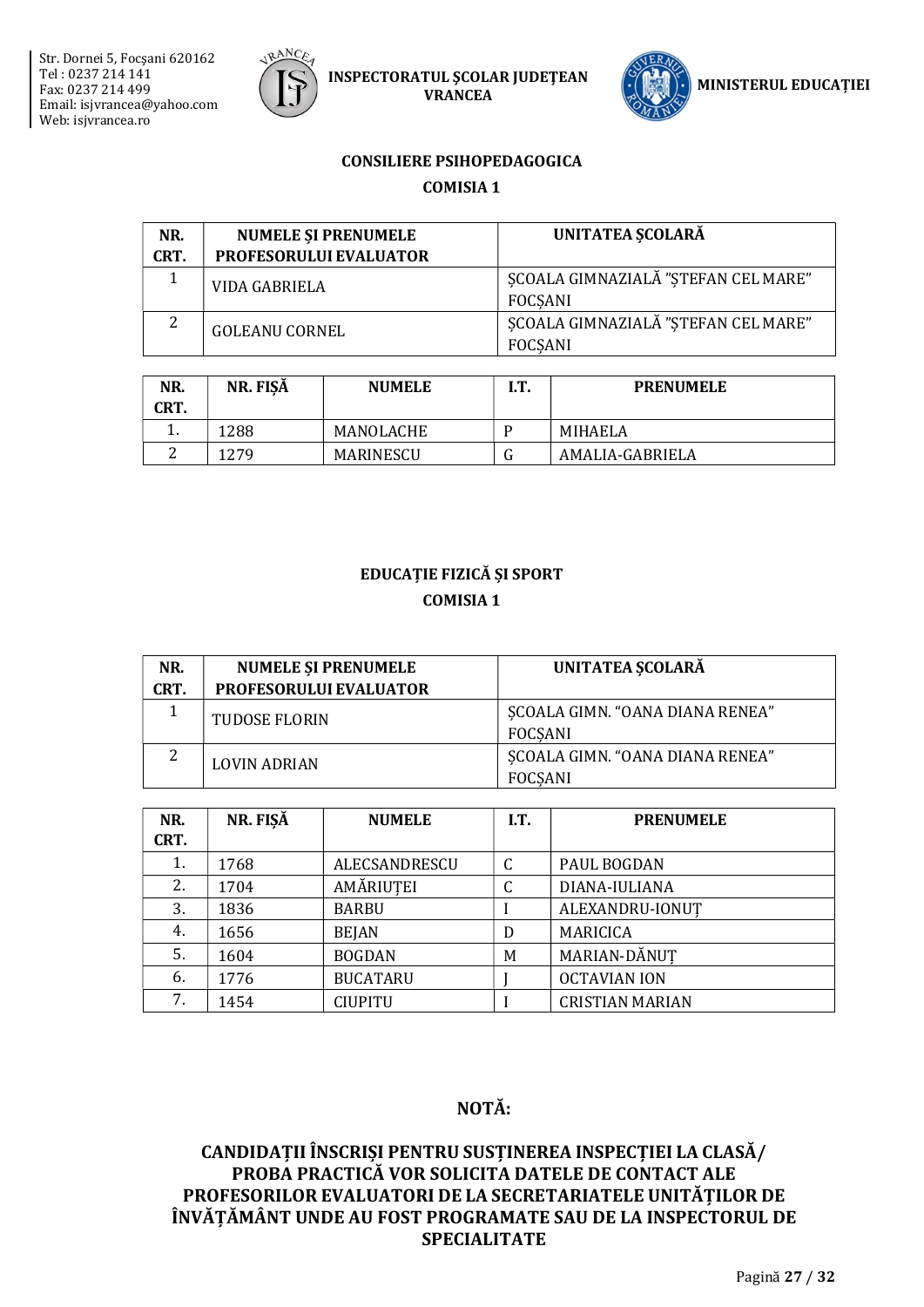



#### **COMISIA 2**

| NR.<br>CRT. | <b>NUMELE SI PRENUMELE</b><br><b>PROFESORULUI EVALUATOR</b> | <b>UNITATEA ȘCOLARĂ</b>                             |
|-------------|-------------------------------------------------------------|-----------------------------------------------------|
|             | <b>CORCOZ COSTIN</b>                                        | COLEGIUL TEHNIC "GHEORGHE ASACHI"<br>FOCSANI        |
| 2           | <b>EUFROSIE FLORIN</b>                                      | COLEGIUL TEHNIC "GHEORGHE ASACHI"<br><b>FOCSANI</b> |

| NR.<br>CRT. | NR. FISĂ | <b>NUMELE</b>   | IT. | <b>PRENUMELE</b>      |
|-------------|----------|-----------------|-----|-----------------------|
| 8.          | 1835     | <b>GHEORGHE</b> |     | DRAGOS-ALEXANDRU      |
| 9.          | 1278     | <b>IONITA</b>   | M   | <b>AIDA CRISTINA</b>  |
| 10.         | 1838     | <b>JUGĂNARU</b> |     | VALERICĂ VALI         |
| 11.         | 1602     | LALU            | m   | <b>NECULAI</b>        |
| 12.         | 1633     | LAZĂR           | V   | RICHARD-COSMIN        |
| 13.         | 1670     | LUCA            | T   | ELENA-DELIA           |
| 14.         | 1779     | <b>MANU</b>     | N   | <b>LAURENTIU NUCU</b> |

#### **COMISIA 3**

| NR.  | <b>NUMELE SI PRENUMELE</b>    | UNITATEA SCOLARĂ                                      |
|------|-------------------------------|-------------------------------------------------------|
| CRT. | <b>PROFESORULUI EVALUATOR</b> |                                                       |
|      | <b>SMEU CARMEN</b>            | SCOALA GIMNAZIALĂ "ADRIAN PĂUNESCU"<br>FOCSANI        |
| 2    | <b>COJOCARU MARIUS</b>        | SCOALA GIMNAZIALĂ "ADRIAN PĂUNESCU"<br><b>FOCSANI</b> |

| NR.<br>CRT. | NR. FISĂ | <b>NUMELE</b> | I.T. | <b>PRENUMELE</b>      |
|-------------|----------|---------------|------|-----------------------|
| 15.         | 1648     | MAXINEANU     | т    | ANA MARIA CRINA       |
| 16.         | 1762     | <b>MEIROS</b> |      | ANDREI                |
| 17.         | 1281     | <b>MUSAT</b>  | N.   | MIHAELA VERONICA      |
| 18.         | 1719     | <b>NACIU</b>  | M    | <b>IONUT-CRISTIAN</b> |
| 19.         | 1595     | <b>NEAGU</b>  |      | DRAGOS-LUCIAN         |
| 20.         | 1628     | <b>NEAGU</b>  |      | <b>CRISTIAN</b>       |

# NOTĂ: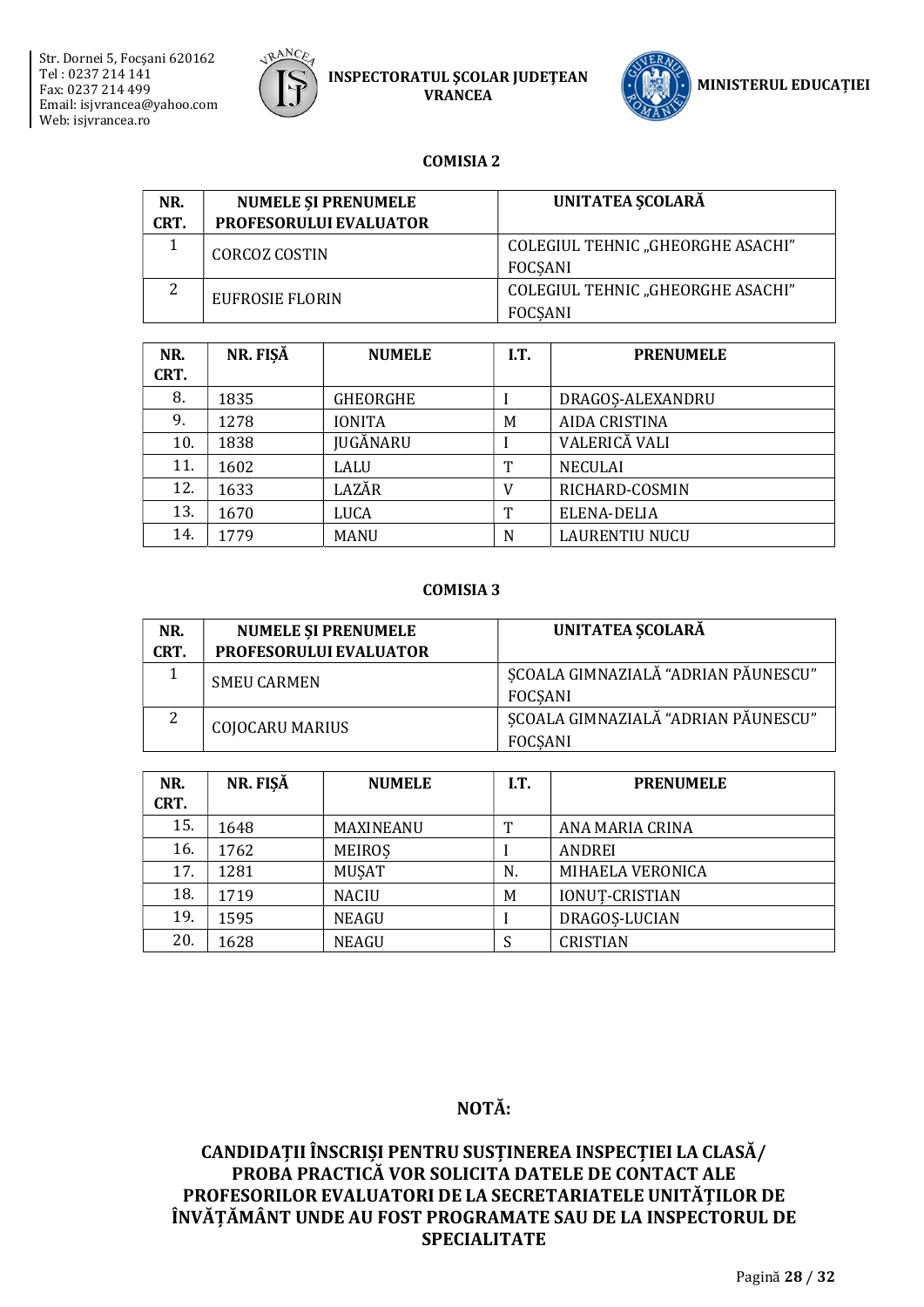



#### **COMISIA 4**

| NR.<br>CRT. | <b>NUMELE ȘI PRENUMELE</b><br>PROFESORULUI EVALUATOR | UNITATEA SCOLARĂ                                      |
|-------------|------------------------------------------------------|-------------------------------------------------------|
|             | OANĂ DAN                                             | SCOALA GIMNAZIALĂ "STEFAN CEL MARE"<br>FOCSANI        |
| 2           | <b>GAVRIELSCU ANA</b>                                | SCOALA GIMNAZIALĂ "STEFAN CEL MARE"<br><b>FOCSANI</b> |

| NR.<br>CRT. | NR. FIŞĂ | <b>NUMELE</b>  | I.T. | <b>PRENUMELE</b>       |
|-------------|----------|----------------|------|------------------------|
| 21.         | 1709     | PARASCHIV      |      | VLĂDUȚ-MIHAI           |
| 22.         | 1592     | PERISAN        | D    | CODRUT                 |
| 23.         | 1650     | <b>POPA</b>    | G    | <b>GEORGIAN TEODOR</b> |
| 24.         | 1688     | <b>POPESCU</b> | S    | <b>BOGDAN DANIEL</b>   |
| 25.         | 1605     | <b>RĂVOIU</b>  |      | ANISOARA               |
| 26.         | 1358     | <b>SECU</b>    | D.   | <b>DRAGOS ANDREI</b>   |

#### **COMISIA 5**

| NR.  | <b>NUMELE ȘI PRENUMELE</b> | UNITATEA SCOLARĂ                                        |
|------|----------------------------|---------------------------------------------------------|
| CRT. | PROFESORULUI EVALUATOR     |                                                         |
|      | <b>IOAN OANA</b>           | ȘCOALA GIMNAZIALĂ "DUILIU ZAMFIRESCU"<br>FOCSANI        |
|      | SARAGEA STĂNEL             | SCOALA GIMNAZIALĂ "DUILIU ZAMFIRESCU"<br><b>FOCSANI</b> |

| NR.<br>CRT. | NR. FISĂ | <b>NUMELE</b>  | I.T. | <b>PRENUMELE</b>        |
|-------------|----------|----------------|------|-------------------------|
| 27.         | 1743     | <b>SLĂVOIU</b> | G    | <b>ALEXANDRU</b>        |
| 28.         | 1644     | SOLOMON        | M    | MARICEL-NICUSOR         |
| 29.         | 1848     | <b>TABAN</b>   |      | <b>LENUTA</b>           |
| 30.         | 1727     | <b>VISAN</b>   | P    | MARIANA-ALEXANDRA       |
| 31.         | 1678     | <b>VRABIE</b>  | U    | <b>CIPRIAN CRISTIAN</b> |
| 32.         | 1593     | <b>VULCAN</b>  | D    | DIANA MIHAELA           |

# NOTĂ: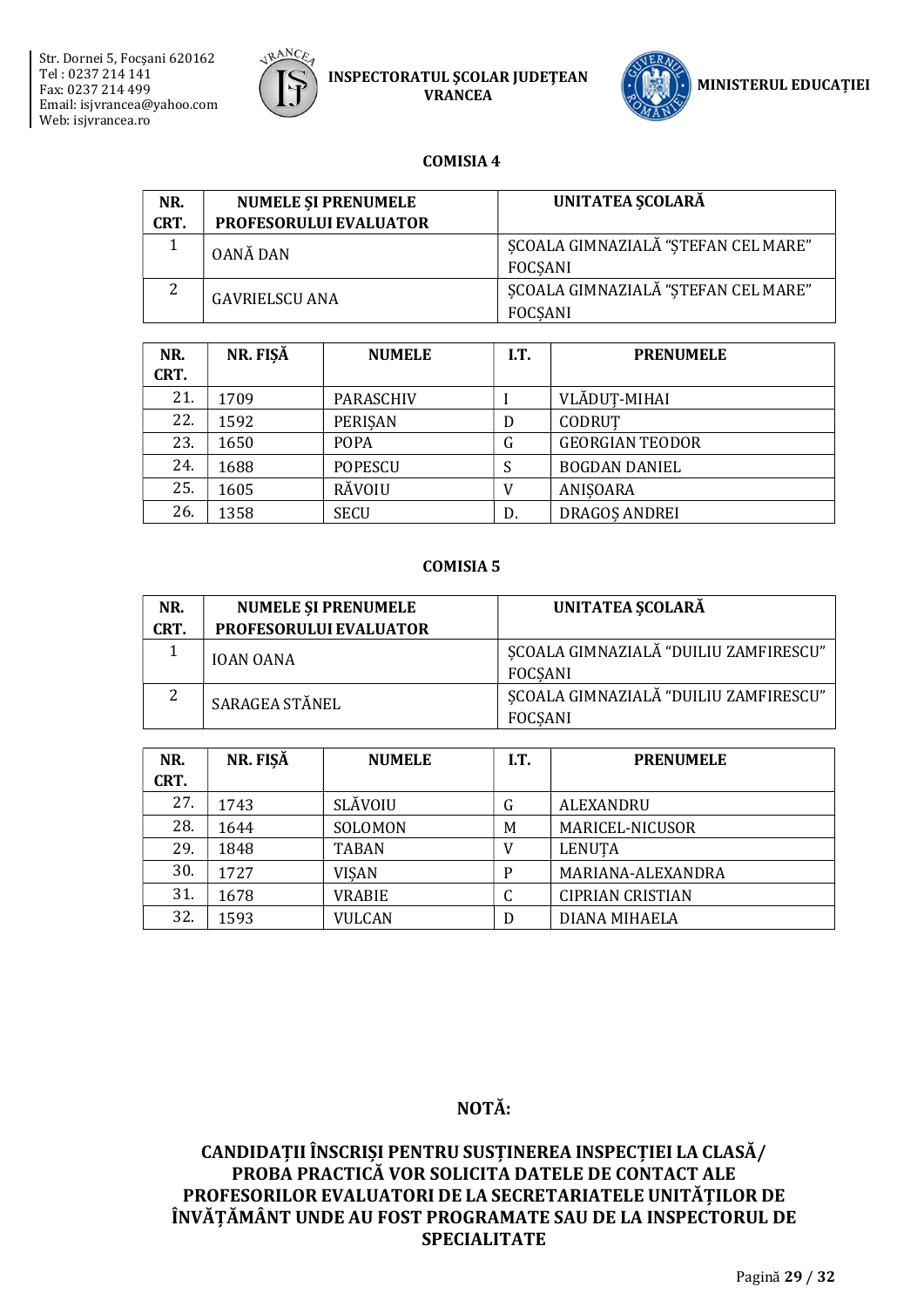



# RELIGIE ORTODOXĂ **COMISIA 1**

| NR.<br>CRT. | <b>NUMELE SI PRENUMELE</b><br>PROFESORULUI EVALUATOR | UNITATEA SCOLARĂ                     |
|-------------|------------------------------------------------------|--------------------------------------|
|             | CIOLPAN DANIELA                                      | COLEGIUL TEHNIC "GH. ASACHI" FOCSANI |
| っ           | PÁUN MIHAELA                                         | COLEGIUL TEHNIC "GH. ASACHI" FOCSANI |

| NR.<br>CRT. | NR. FIŞĂ | <b>NUMELE</b> | I.T. | <b>PRENUMELE</b>     |
|-------------|----------|---------------|------|----------------------|
| 1.          | 1825     | PAVEL         |      | <b>VASILE ANDREI</b> |
| 2.          | 1790     | RACOVITĂ      | P    | <b>CRISTIAN</b>      |
| 3.          | 1803     | RÎNCIOG       | u.   | <b>GABRIELA</b>      |
| 4.          | 1805     | <b>SERBAN</b> | P    | <b>FLORIN</b>        |
| 5.          | 1880     | <b>BIRSA</b>  |      | <b>RADU</b>          |

#### **ARTE VIZUALE**

## (EDUCATIE PLASTICA / EDUCATIE VIZUALA / EDUCATIE ARTISTICA) **COMISIA 1**

| NR.  | <b>NUMELE SI PRENUMELE</b> | UNITATEA SCOLARĂ                                   |
|------|----------------------------|----------------------------------------------------|
| CRT. | PROFESORULUI EVALUATOR     |                                                    |
|      | <b>DUMITRU STEFAN</b>      | LICEUL DE ARTĂ "GHE, TATTARESCU"<br><b>FOCSANI</b> |
| 2    | PĂUN LAURENȚIU             | LICEUL DE ARTĂ "GHE, TATTARESCU"<br><b>FOCSANI</b> |

| NR.<br>CRT. | NR. FISĂ | <b>NUMELE</b>         | I.T. | <b>PRENUMELE</b>      |
|-------------|----------|-----------------------|------|-----------------------|
| 1.          | 1577     | <b>CHIRICA TERTIU</b> |      | REGINICA              |
|             | 1839     | LANCEA                | M    | MIHAELA               |
| 3           | 1615     | MENGHER               |      | <b>TRAIAN</b>         |
| 4           | 1764     | MIHALACHE             | M    | <b>MIHAI VALENTIN</b> |
|             | 1309     | <b>SPULBER</b>        | ப    | <b>CRISTINA</b>       |

# NOTĂ: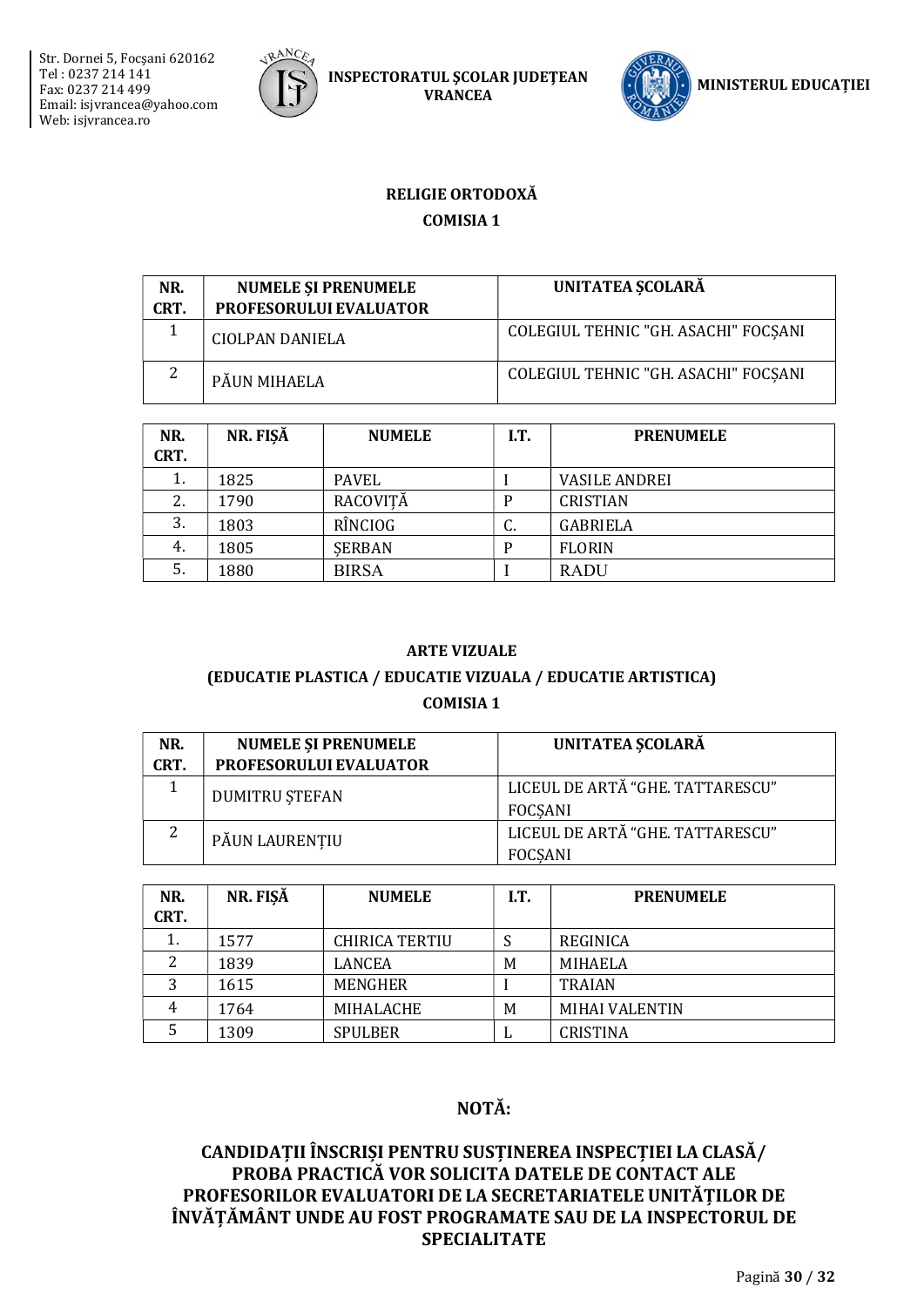



## EDUCAȚIE MUZICALĂ **COMISIA 1**

| NR.  | <b>NUMELE SI PRENUMELE</b> | UNITATEA SCOLARĂ                 |
|------|----------------------------|----------------------------------|
| CRT. | PROFESORULUI EVALUATOR     |                                  |
|      | MATEISANU OANA             | LICEUL DE ARTĂ "GHE, TATTARESCU" |
|      |                            | FOCSANI                          |
|      | BĂLAN DANA                 | LICEUL DE ARTĂ "GHE. TATTARESCU" |
|      |                            | <b>FOCSANI</b>                   |

| NR.<br>CRT. | NR. FISĂ | <b>NUMELE</b> | I.T. | <b>PRENUMELE</b>     |
|-------------|----------|---------------|------|----------------------|
|             | 1820     | <b>SIMION</b> | F    | DIANA-CĂTĂLINA       |
|             | 1341     | SOCOL         |      | <b>CIPRIAN ELVIS</b> |
| ົ           | 12.77    | <b>TRIFAN</b> | GH.  | ANDREEA MIRABELA     |

# **TRANSPORTURI RUTIERE COMISIA 1**

| NR.<br>CRT. | <b>NUMELE ȘI PRENUMELE</b><br><b>PROFESORULUI EVALUATOR</b> | UNITATEA SCOLARĂ                                            |
|-------------|-------------------------------------------------------------|-------------------------------------------------------------|
|             | LAVRIC IONEL                                                | COLEGIUL TEHNIC AUTO "TRAIAN VUIA"<br><b>FOCSANI</b>        |
| っ<br>∠      | <b>PARASCHIV REMUS</b>                                      | <b>COLEGIUL TEHNIC AUTO "TRAIAN VUIA"</b><br><b>FOCSANI</b> |

| NR.<br>CRT. | ັ<br>NR. FISĂ | <b>NUMELE</b>         | rт<br>. | <b>PRENUMELE</b>     |
|-------------|---------------|-----------------------|---------|----------------------|
| . .         | 791           | NUTOIU<br>$A_{\perp}$ |         | <b>IONUT CIPRIAN</b> |

# NOTĂ: